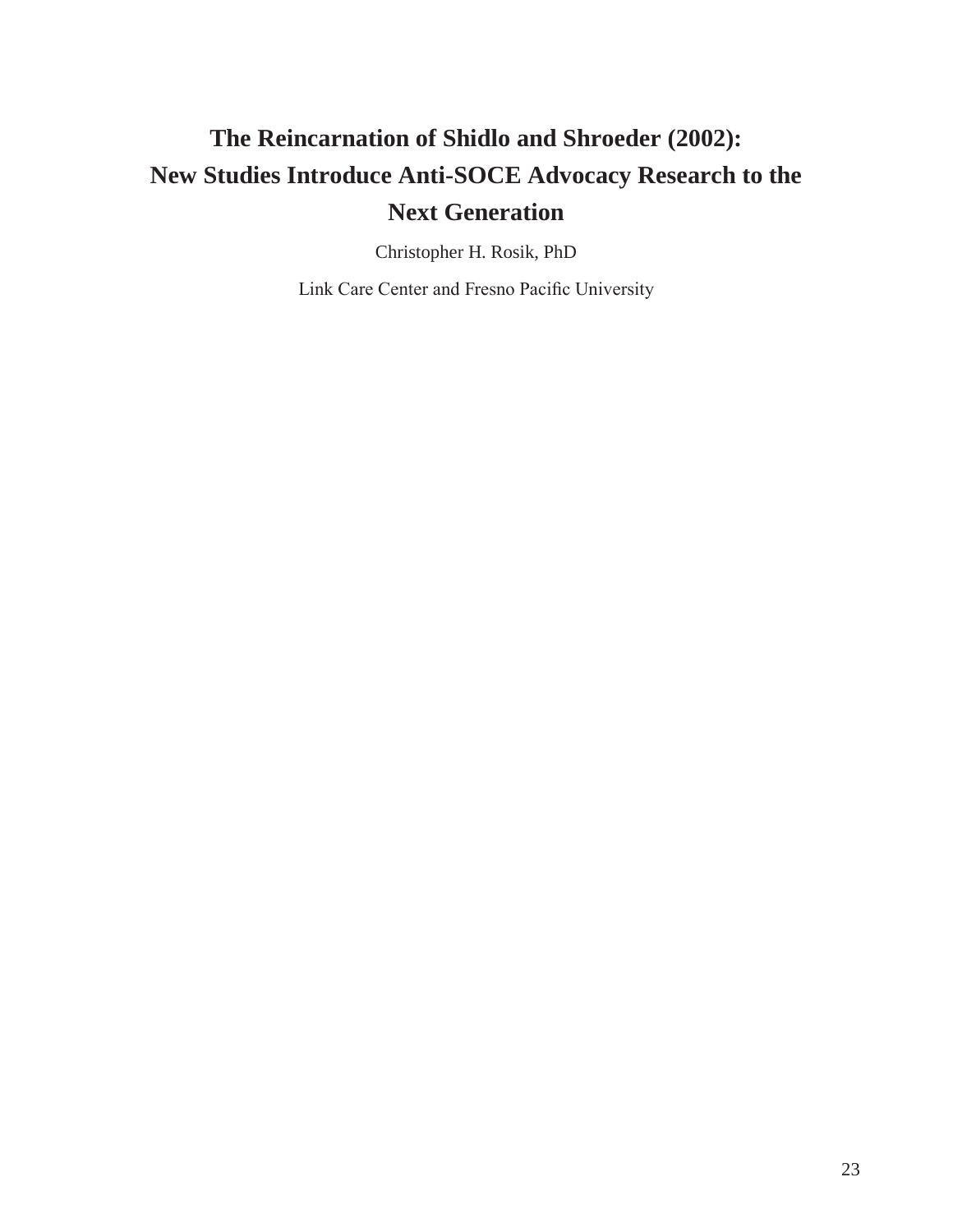## **Abstract**

This review examines three recent research studies that are being utilized professionally and politically to support broad claims of the ineffectiveness and harm of SOCE. These conclusions are deemed unjustifiable given a host of methodological problems. Paramount among these concerns are highly nonrepresentative samples, compromised outcome measures, and the confounding of the various forms of SOCE under study. As a consequence, generalizing the findings of these studies beyond the immediate participants is as problematic as claiming that the findings obtained from divorced clients who earlier participated in marital therapy provides a valid representation of outcomes for the therapeutic care of distressed marriages.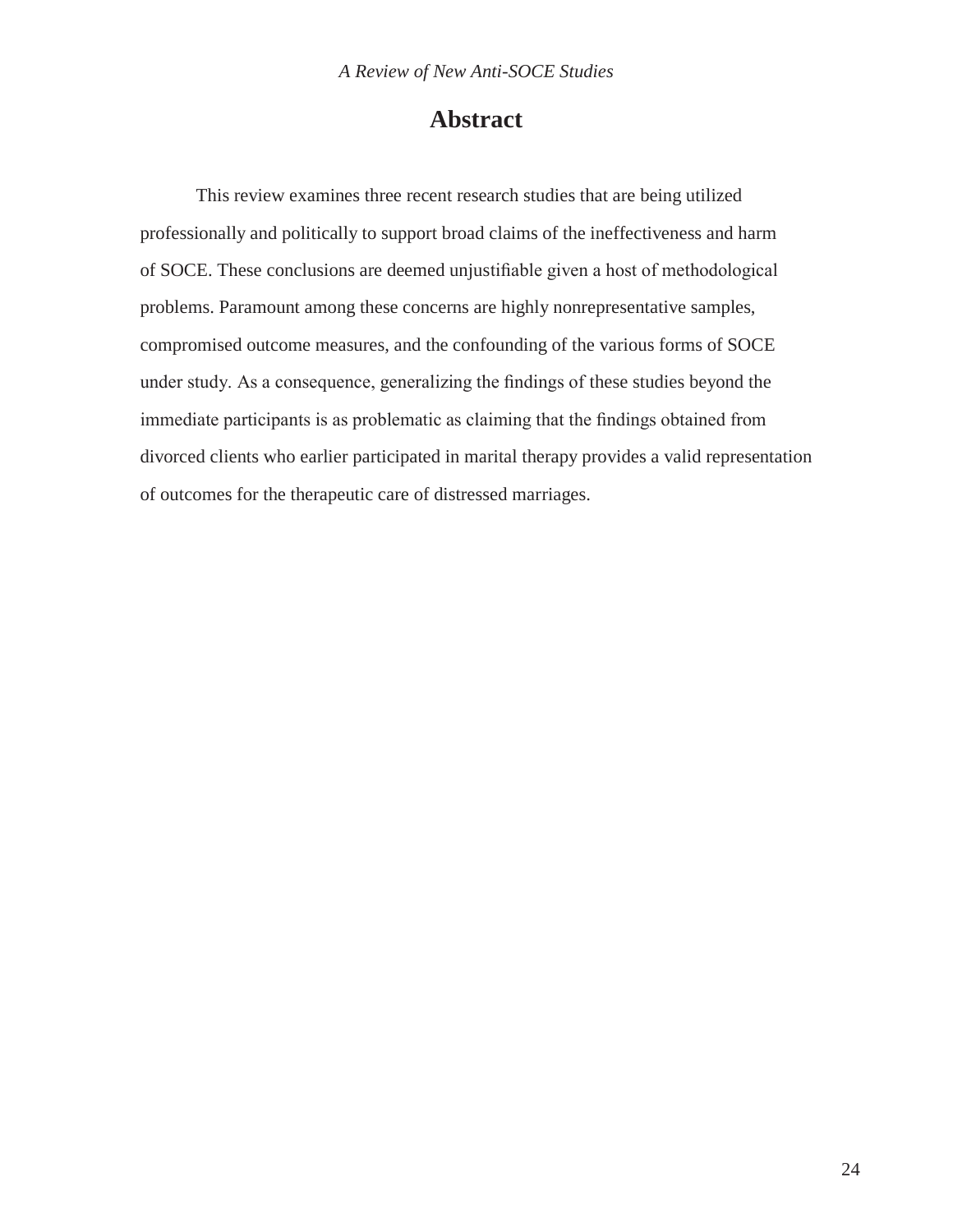# **The Reincarnation of Shidlo and Shroeder (2002): New Studies Introduce Anti-SOCE Advocacy Research to the Next Generation**

In what appears to be a renewed effort to supply an empirical foundation to legal and professional anti-SOCE (sexual orientation change efforts) activities, three new studies are being or have been published and are already being cited among gay and lesbian activists and their allies. Because this research is assuredly going to be uncritically trotted out in professional and lay discussions about SOCE, it is important that these studies be evaluated critically so that those concerned with clients' rights and therapeutic choice are knowledgeable about what these studies actually tell us. In what follows, I will analyze each study, providing a brief description and more in-depth critical discussion before closing with some general observations.

#### *Flentje, Heck, and Cochran (2013)*

#### **Description of the Study**

Flentje and colleagues (2013) set out to study what the process of reorientation therapy entails. Specifically, they wanted to find out about "typical modalities and interventions" of such psychological care. They surveyed 38 individuals who had gone through at least one "episode" of reorientation therapy and later reclaimed a LGB identity. According to the authors, the results revealed that frequently used reorientation interventions had a strong emphasis on religious practices—including negative messages about LGB individuals—and employed techniques that emphasized change over validation. Some unethical practices were also noted.

Among the professional and policy recommendations the authors draw from their conclusion is the endorsement of legal efforts, such as SB1172 in California, that prohibit licensed therapists from engaging in change-oriented intervention with minors (though as of this writing, the California law is still being litigated and therefore is not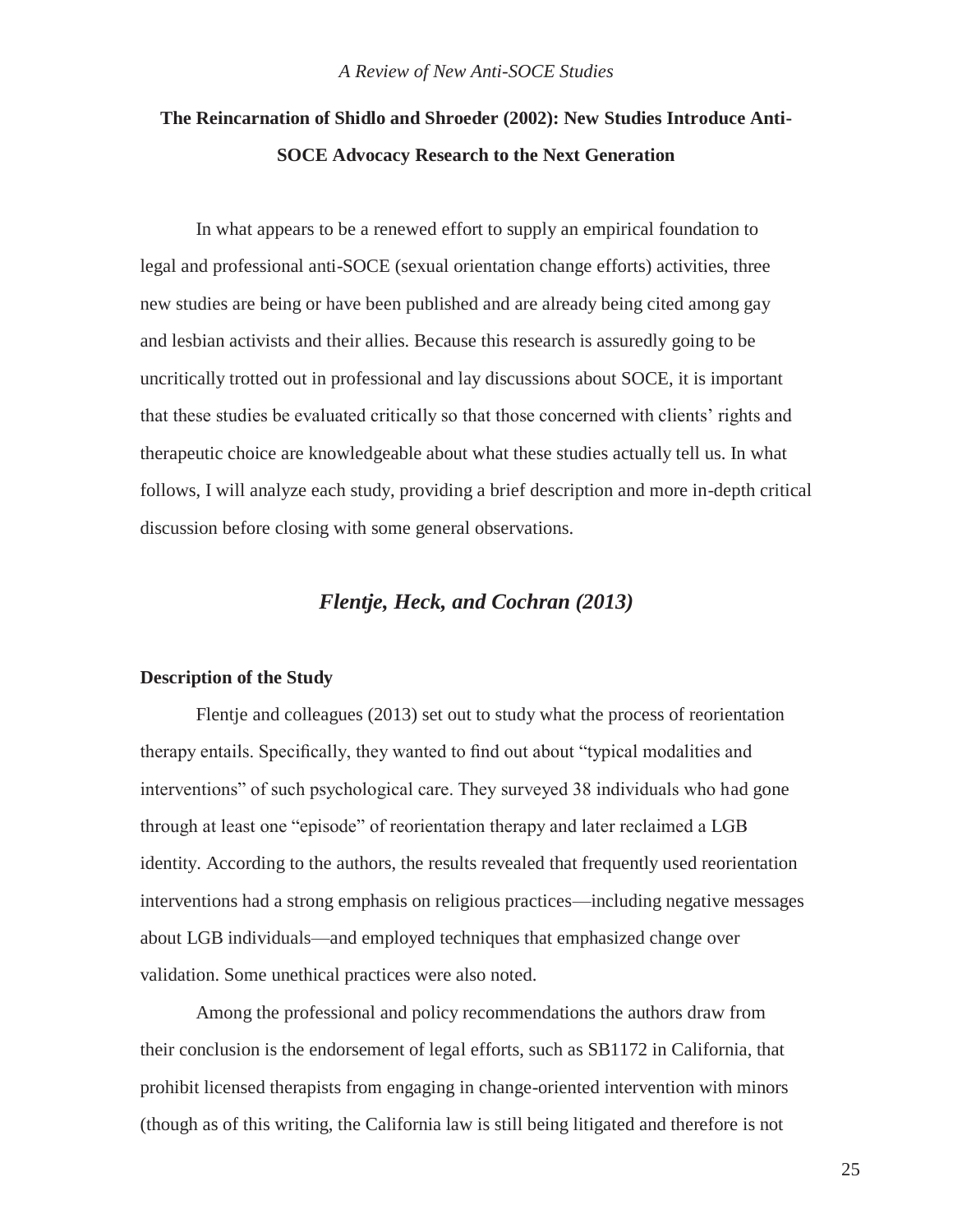in effect). Further, the authors explicitly suggest that therapists and clients pay close attention to when they might report licensed SOCE practitioners to state licensing boards: "Regardless of state legislation and the client's age at the time of the reorientation therapy experience, if ethically questionable or unethical behavior on the part of a licensed provider is identified, clients could be informed of and supported in their rights to report such behaviors to state licensing boards" (p. 274).

#### **Analysis of the Study**

Flentje and colleagues (2013) provide two paragraphs of limitations to their research. Yet any nonpartisan critique would, of necessity, make clear that a twoparagraph statement is woefully inadequate to provide sufficient insight into the scientific merit of this study. Most prominent of the concerns regarding the work of Flentje and colleagues are multiple facets of the study's sample.

**Recruitment.** Through various list-servs—that were were not fully described but were designed to locate "ex-ex-gays"—the researchers specifically sought individuals who identified as "ex-gays" at the time of their reorientation treatment and who, at the time of the data collection, had identified as lesbian, gay, or bisexual (LGB). Such a recruitment method introduced obvious bias into the study and probably insured that the researchers obtained the results for which they were looking.

Participants rated themselves as being "exclusively homosexual"  $(n = 22)$  or "predominately homosexual" ( $n = 16$ ), indicating that the sample represented the most subjectively unalterable end of the same-sex attraction spectrum. In this context, it is worth remembering the concerns noted by the American Psychological Association's 2009 task force report, with the small modification of substituting "opponents" for "proponents," "succeeded" for "failed," and "benefited" for "harm" in the original text:

Study respondents are often invited to participate in these studies by LMHP [licensed mental health professionals] who are [opponents]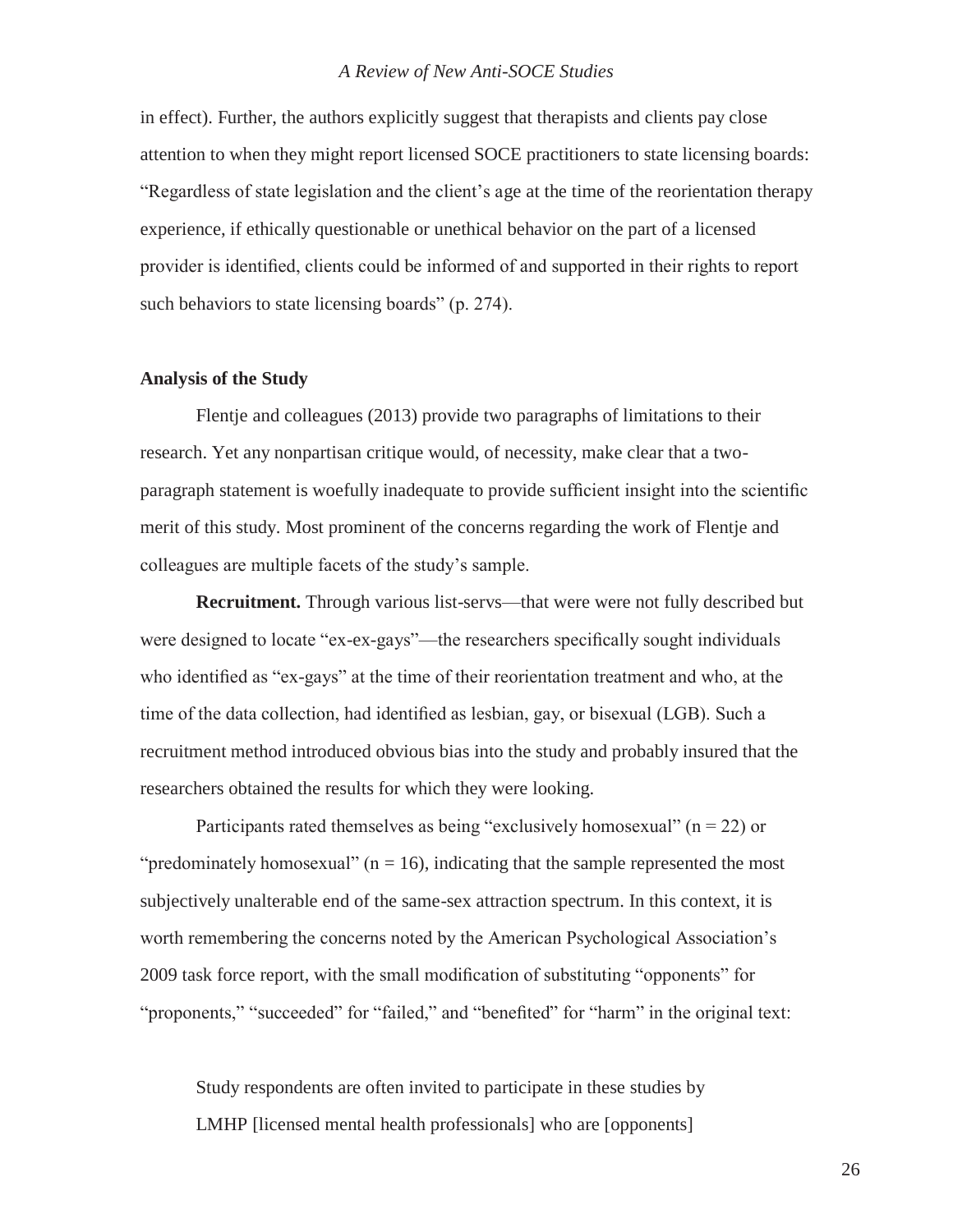of SOCE, introducing unknown selection biases into the recruitment process . . . because study recruiters were open [opponents] of the techniques under scrutiny; it cannot be assumed that the recruiters sought to encourage the participation of those individuals whose experiences ran counter to their own view of the value of these approaches. [Opponents] of these efforts may also have limited access to the research for former clients who were perceived to have [succeeded] in the intervention or who experienced it as [beneficial] (p. 34).

Perhaps the most effective way of clarifying the significance of this limitation is to provide a simple analogy. Imagine researchers who set out to investigate the modalities and interventions associated with martial therapy by recruiting a sample of former marital therapy clients who had subsequently divorced their spouses. How scientifically justified would it be for these researchers to offer their findings as a description of all marital therapy and to call for increased ethical and legal scrutiny of licensed therapists who offer such ineffective practices? Yet this is essentially parallel to how Flentje and colleagues approach their subject matter. The illegitimacy of such conclusions should be obvious to anyone who is fair-minded and not already predisposed against SOCE.

**Treatment Setting and Provider Type**. As if the recruitment problem was not bad enough, concerns multiply when the authors detail the setting and type of counselor participants reported as providing their SOCE. The majority of therapy "episodes" (56.1%) were provided by religious or pastoral counselors. Another 16.8% were administered by peer counselors. Only 34.6% of therapy "episodes" were actually provided by a licensed mental health professional. The failure of this study to disentangle religious providers from licensed therapists is a serious limitation that makes it inappropriate to draw from the findings any definitive conclusions regarding professionally conducted SOCE.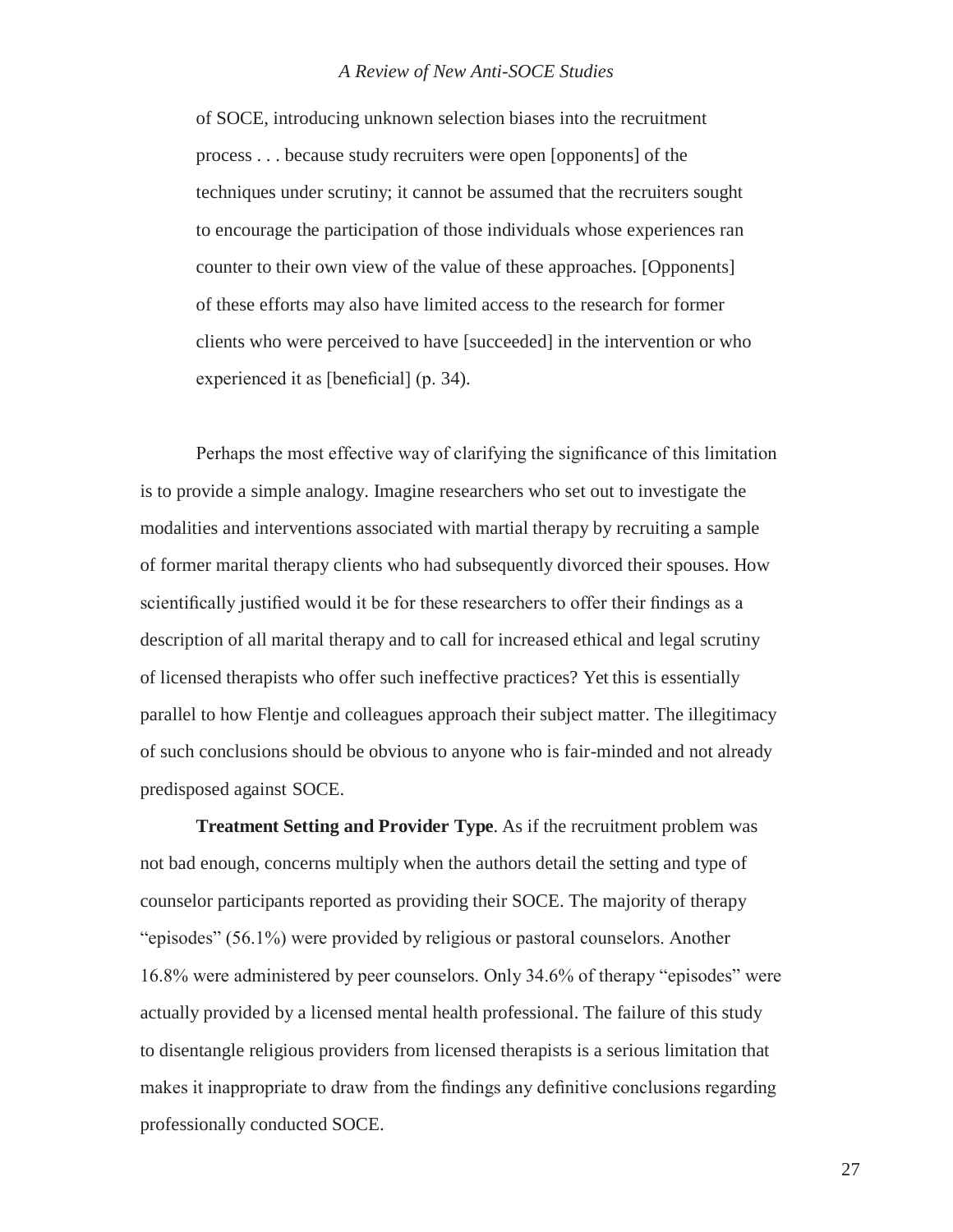The authors do report that ethically questionable interventions occurred during 13 different courses of therapy reported by 10 different participants. Their discussion of these interventions may provide useful insight into how Flentje and colleagues (2013) framed their findings to cast the worst possible light on professionally conducted SOCE. They noted that nine of these 13 "episodes" where ethically problematic interventions occurred "included a licensed or licensable professional as one of the providers of therapy" (p. 266). Of course, the authors appear to have no way of knowing whether the licensed professional actually provided the ethically dubious intervention or whether it was provided by a religious counselor also involved in the participant's treatment. The authors then go on to describe a few of the ethically questionable practices, including aversive and holding therapies. The suspicion that these interventions were not provided by licensed professionals is given credence by the authors' earlier admission that no licensed therapist was described as utilizing aversion therapy, and the holding therapy was described as being provided by an "ex-gay layperson" to which the participant had been referred by his pastor.

Participant Demographics and SOCE Occurrence. Apart from being a very small ( $n = 38$ ) and select sample, the sample composition was highly skewed toward male  $(n = 31)$  and Caucasian  $(n = 33)$  accounts and from a highly educated background (all but one having completed at least a four-year college education). The APA task force report (2009) noted similar concerns with the SOCE literature, raising particular concerns for generalizing findings to individuals who are less educated and less religious, not Caucasian, youth, and women.

Of interest to the question of SOCE harm, ten participants reported having attempted suicide. Of these, six participants reported a suicide attempt prior to their therapy, seven reported one or two suicide attempts during reorientation, and one indicated two suicide attempts following the conclusion of treatment. These findings suggest a significant portion of the sample was experiencing serious emotional distress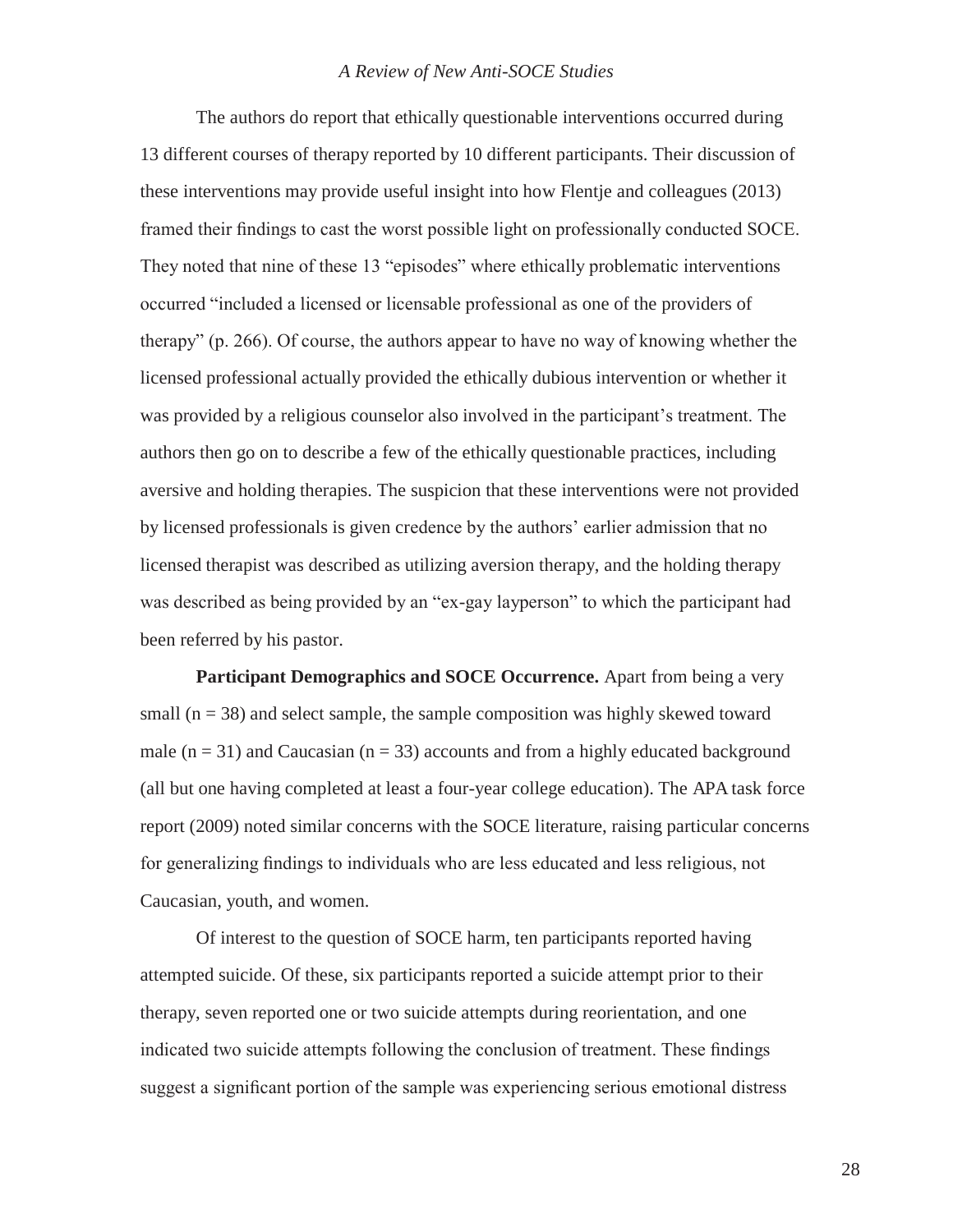*prior to* SOCE, distress that cannot be definitively attributed to their therapy experience in the absence of longitudinal data.

The authors do acknowledge the fact that participant reports were retrospective and that this may have impacted the accuracy of their accounts. In fact, there is no indication in the study of how long ago participants actually sought SOCE, although it can be deduced from some of the statistics that at least some recollections are of SOCE that occurred at least 15 years prior. It is reasonable to assume that persons who decide to adopt a GLB identity following failed attempts to change their same-sex attractions and behaviors are not going to look back at those attempts with particular favor, and this could negatively color their recollections. The APA task force report (2009) expressed just such concerns with the SOCE literature, noting how retrospective accounts can introduce serious bias into research findings, and there is no reason to limit this caution to just favorable SOCE studies.

Another example of negative framing may be found in the authors' description of the costs and duration of participants' SOCE "episodes." Mean and median statistics suggest the inclusion of one or more significant outliers. Mean length in weeks of reorientation therapy was 40.5, though the median was only 26, with a standard deviation of 42.6. More problematic was the description of financial costs, with the mean total cost for a single episode of SOCE reported to be \$2,195 and the median cost being \$130, with a standard deviation of \$5,267 and a range from \$0 to \$26,000. This suggests the presence of outliers as well as the ill-advised combining of intensive week or weekend SOCE experiences with SOCE provided via hourly psychotherapy sessions. Similarly, the costs of all SOCE per participant were \$7,105 and the median costs \$2,150, with a standard deviation of \$11,384. These costs were reported to range between \$0 and \$52,000, again indicating at least one severe outlier.

It is curious that when the authors attempt to make the case against SOCE in the discussion section they choose to cite the inflated mean figure for total costs rather than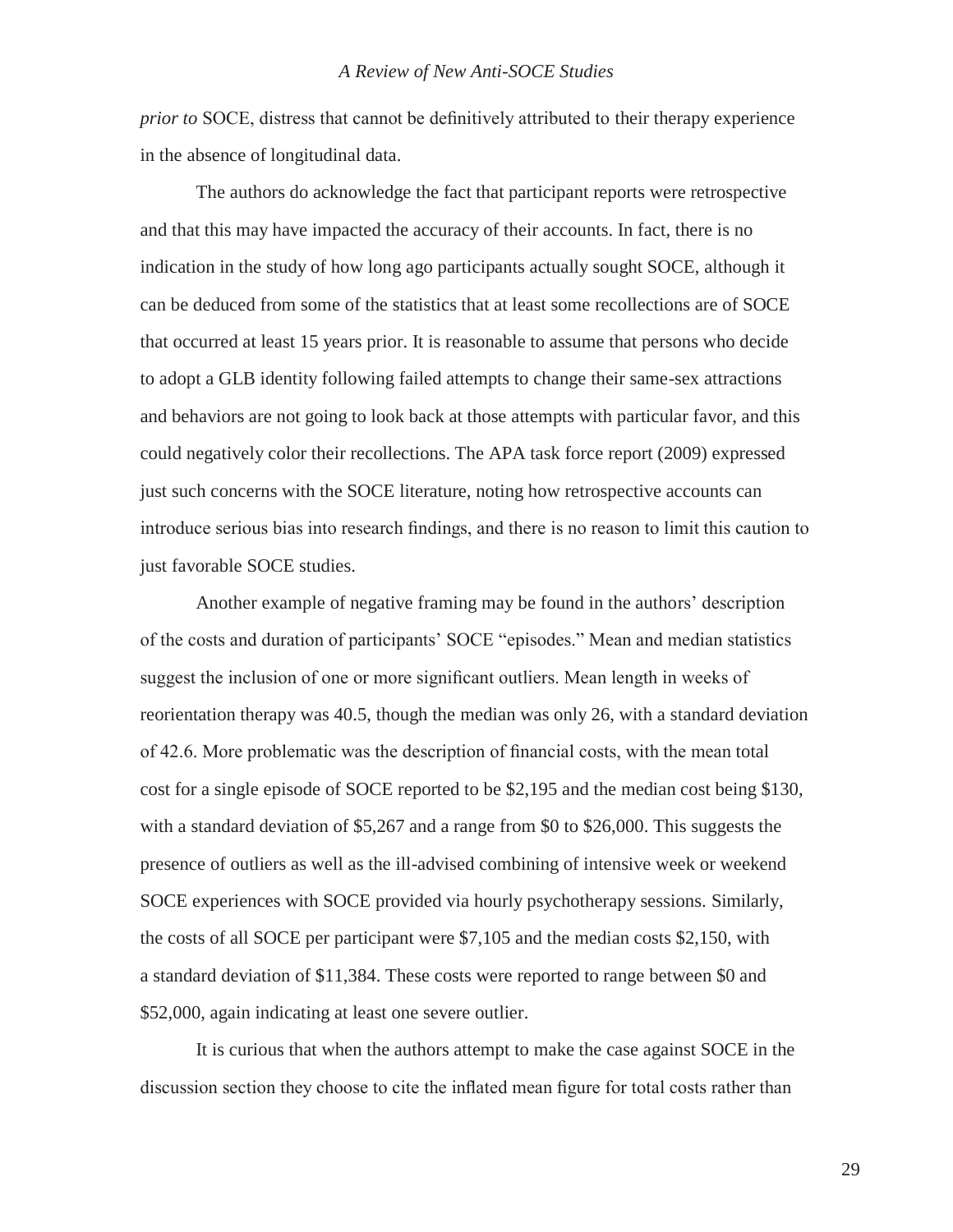the more appropriate (and less dramatic) median statistic. Clearly, a more scientifically honest approach to the issue of cost would have been to use the median or to recalculate the statistics after removing the outliers.

#### **Conclusion**

Sample and other methodological limitations render the Flentje et al. (2013) research inappropriate for making any definitive claims about the general practice of SOCE, particularly in its professionally administered form. In this regard it resembles the earlier research by Shidlo and Schroeder (2002), whose methodological shortcomings it clearly repeats, only this time accompanied by unjustified implications regarding SOCE harm, benefit, and professional practice. Flentje and her colleagues sadly failed to be as forthcoming as Shidlo and Schroeder were when the latter acknowledged in italics that "*The data presented in this study do not provide information on the incidence and prevalence of failure, success, harm, help, or ethical violations in conversion therapy*" (p. 250).

#### *Dehlin, Galliher, Bradshaw, Hyde, and Crowell (2014)*

#### **Description of the Study**

A study by Dehlin and colleagues (2014) appears to be methodologically superior to the Flentje et al. (2013) research and is being published in an APA-affiliated journal. This research employed a web-based survey to contact 1,612 current or former members of The Church of Jesus Christ of Latter-day Saints (LDS, or Mormon) who had engaged in an effort to cope with (understand, accept, or change) their same-sex attractions. A diverse sample was sought, including participants who reported past engagement in change-oriented intervention. Results indicated that private and religious change methods were far more frequent than therapist-led or group-based efforts, and these methods were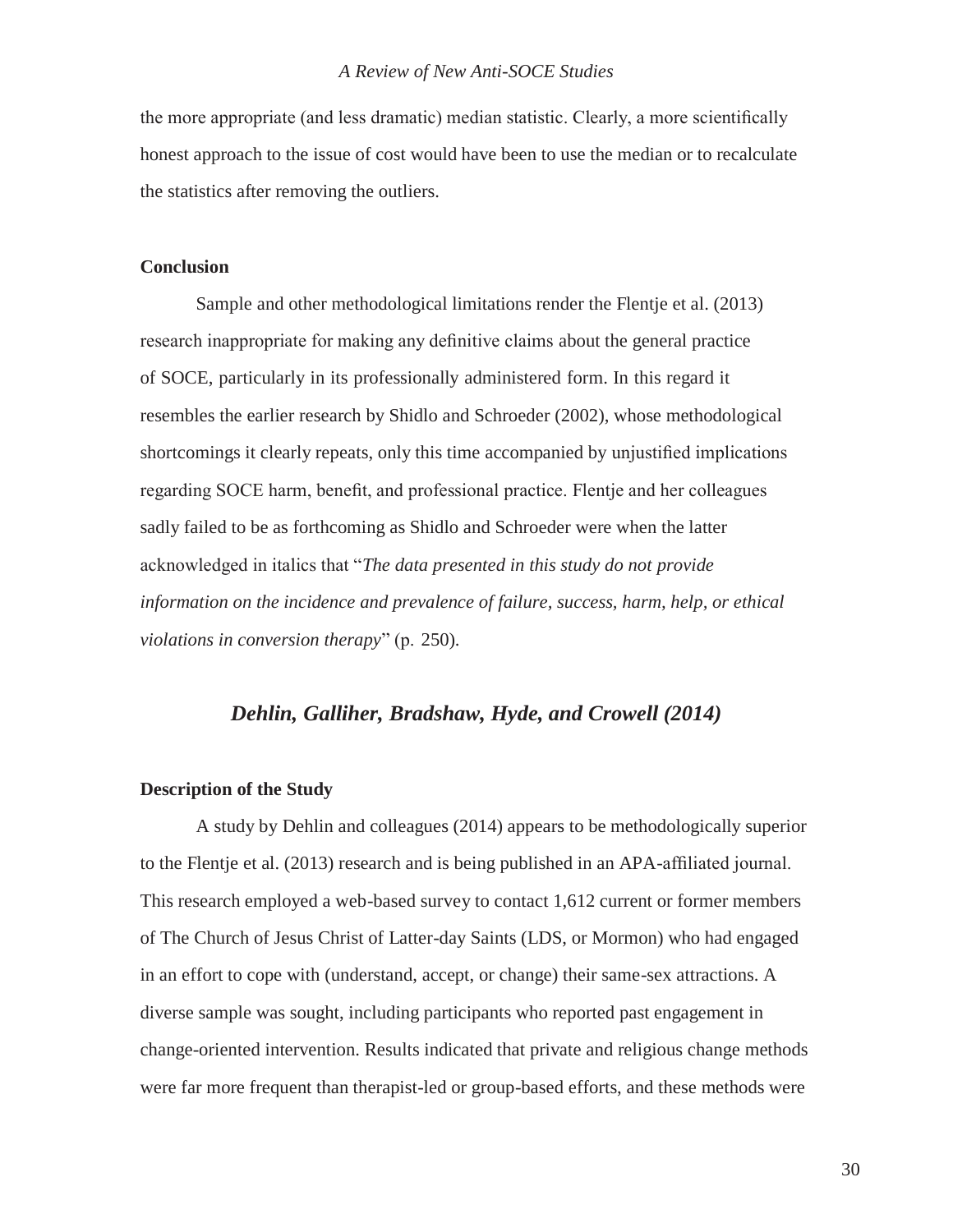reported to be the most damaging and least effective. When sexual orientation change was identified as a goal (compared to intervention where change was not a goal), reported effectiveness was lower for almost all interventions.

While some beneficial SOCE outcomes were noted (such as acceptance of samesex attraction and reduced depression and anxiety), overall findings were said to support the conclusion that sexual orientation is highly resistant to explicit change attempts and that SOCE are overwhelmingly reported by participants to be either ineffective or damaging. The most ineffective/harmful methods cited by participants in this study were individual effort, church counseling, and personal righteousness (fasting, prayer, and scripture study). Generally, this study's conclusions were consistent with the APA task force's report: SOCE is judged as not likely to be effective, SOCE benefit is related to methods not specific to change-related intervention, and forms of therapy focused on helping the gay person accept a gay lifestyle for him/herself are endorsed.

#### **Analysis of the Study**

Although the Dehlin et al. (2014) study has the appearance of providing strong support for the APA's skeptical stance on SOCE effectiveness, attention to details of the study bring such a conclusion into question. Several aspects of the study's methodology and conclusions need to be discussed.

**Author Affiliation**. To their credit, the study's authors make clear that they are all "LGBTQ allies" who affirm the APA's position supporting religious beliefs and practices, and that all the authors "have been active in supporting the LGBTQ community, online, and national/international engagement." Four of the five authors were raised LDS, and two remain active in the church. All are said to work closely with LGBTQ Mormons in professional and/or personal roles. These disclosures do not include any indication as to how many of the authors, if any at all, had attempted change earlier in their lives, but it would not be surprising if some of them had personal experiences with failed SOCE.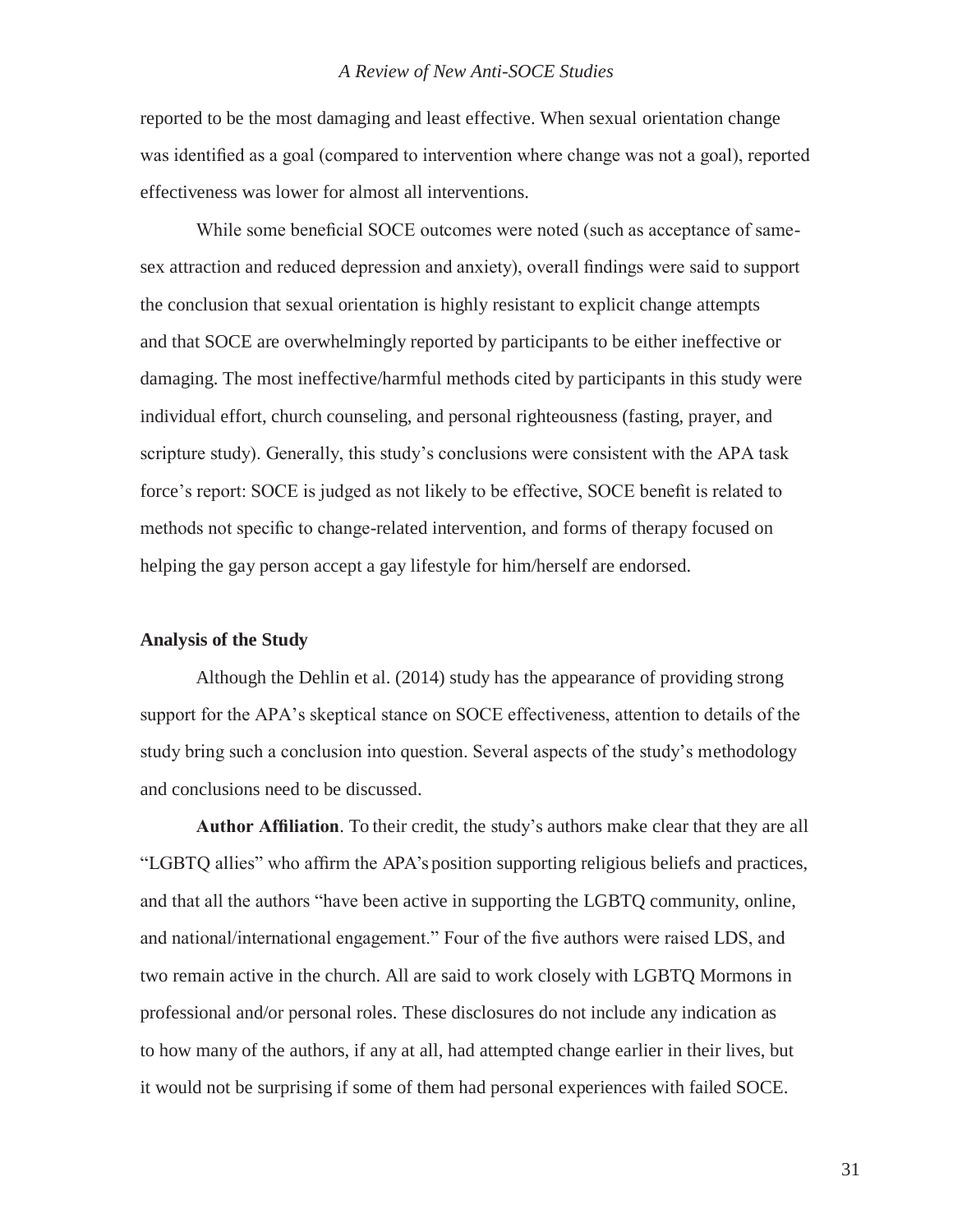Such personal commitments are not surprising and quite common among researchers in the study of sexual orientation. This raises the risk that the authors are known in some fashion by some of the participants, which can cause participants to respond in socially desirable ways (APA, 2009).

The authors' anti-SOCE affinities also increase the likelihood of groupthink and the risk of failing to recognize important alternatives, resulting in tainted conclusions and social-policy recommendations (Chambers, Schlenker, & Collisson, 2012; Redding, 2013). The only way around these difficulties is a bipartisan research program that brings together investigators from both sides of the issue, something that to date opponents of SOCE have shown no inclination of doing (Rosik, Jones, & Byrd, 2012).

**Sample Recruitment**. The importance of author affinities is also evidenced in evaluating how the authors obtained their sample. Dehlin and colleagues (2014) emphasize that they sought out a diverse sample by including recruitment through LDS groups that would be supportive of SOCE. Interestingly, the National Association for Research and Therapy of Homosexuality (NARTH) was not contacted as a source for soliciting LDS participants—a curious omission. In the final sample, 21% of participants were solicited through online and print media that were not particularly conservative sources (e.g., *Huffington Post*, Religion Dispatches.org, *Salt Lake Tribune*, and *San Francisco Chronicle*). Another 21% of the sample was obtained through LDS-affiliated LGBTQ support groups, purportedly across the spectrum of beliefs regarding SOCE. Unfortunately, the authors do not break down this figure by specific support group organization, which would have made transparent just how much their claims to have avoided recruitment bias were actually successful. What they did indicate was that Evergreen International (a group more favorable to SOCE) refused to advertise the study, and one is left wondering if the affinities of the authors had something to do with this decision. Word of mouth (electronic social media) led 47% of participants to involvement in the study, which, given the author affinities, cannot be assumed to be equally divided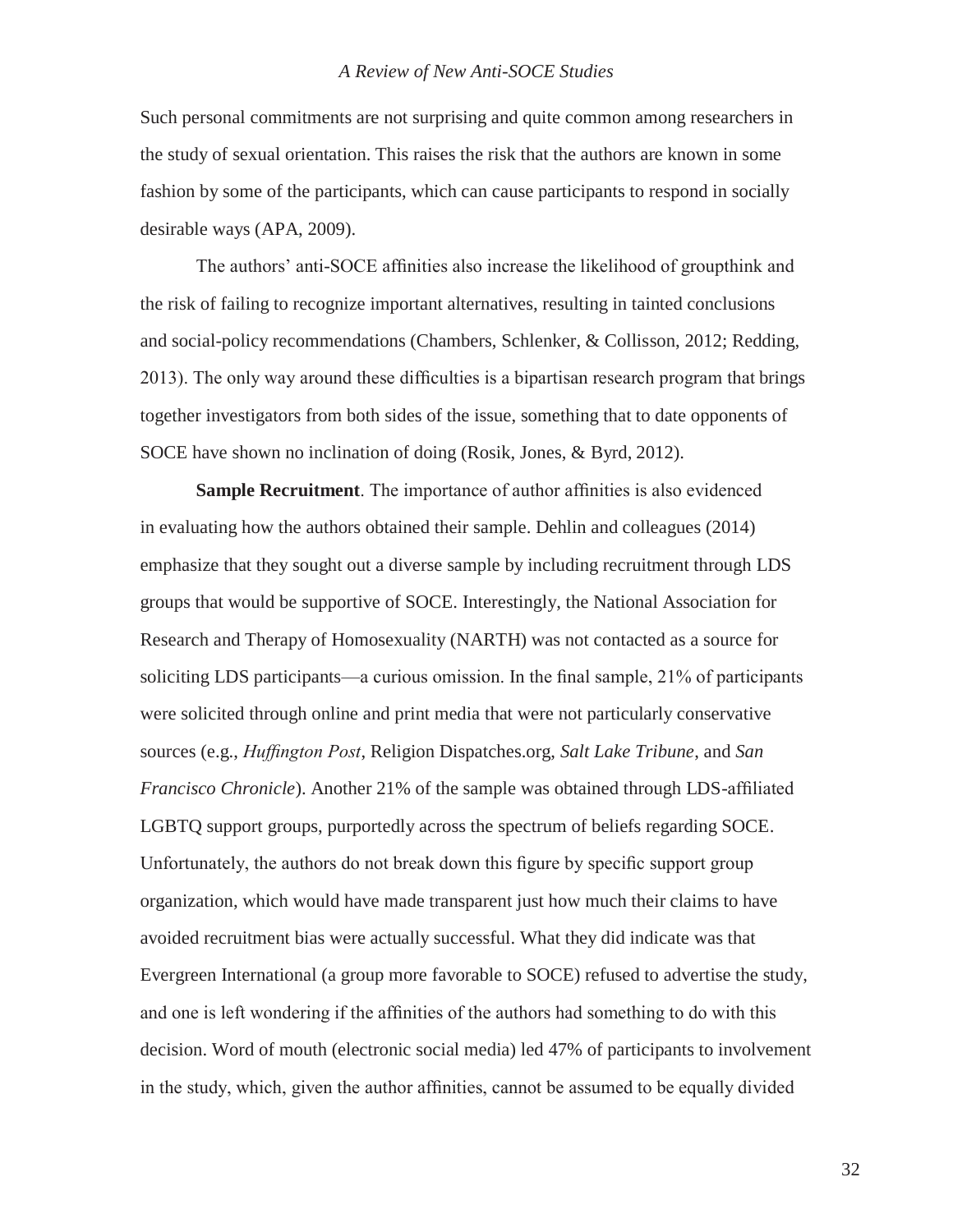among opponents of SOCE and those sympathetic to it. Finally, 5% of the sample was solicited through LGBTQ support organizations, which were described as being very helpful in promoting awareness of the study, which is not unconnected to questions about the potential bias introduced through word-of-mouth recruitment. In summary, despite Dehlin et al.'s promotion of their study as involving an ideologically diverse sample, the information the authors provide do not guarantee—and in fact raise serious questions about—the diversity of this sample in evaluating SOCE and generalizing participants' SOCE experiences.

Additional light may be shed on this concern by highlighting the fact that 25% of participants self-described as disaffiliated LDS and another 10% were reported to have been forced to leave the LDS church. In addition, 36% of participants were inactive church members. Only 29% were still actively engaged with their church. What this suggests is that the sample consisted overwhelmingly of participants who were moderately to highly disaffected with the LDS church, which again raises concerns about the representative nature of the sample and the response bias this disaffection may have introduced against SOCE specifically and conservative values in general. Add to this the concerns associated with retrospective, self-report surveys (APA, 2009) and SOCE experiences highly skewed (76%) toward the accounts of male participants, and there is justifiable concern with the reliability and generalizability of the study's findings.

**Definition of Variables**. Another questionable and outcome-biasing feature of Dehlin et al.'s study is likely to be the manner in which they defined (or operationalized) their primary outcome measure. Participants were asked to rate their SOCE experiences on a five-point scale, from 1 = *highly effective*, 2 = *moderately effective*, 3 = *not effective*, 4 = *moderately harmful*, and 5 = *severely harmful*. This is a highly unusual rating scale in that it is anchored by terms that are actually measuring different dimensions effectiveness and harm. I cannot think of another example where a key outcome measure was defined using terms that are not antonyms (opposites) but rather meshed-together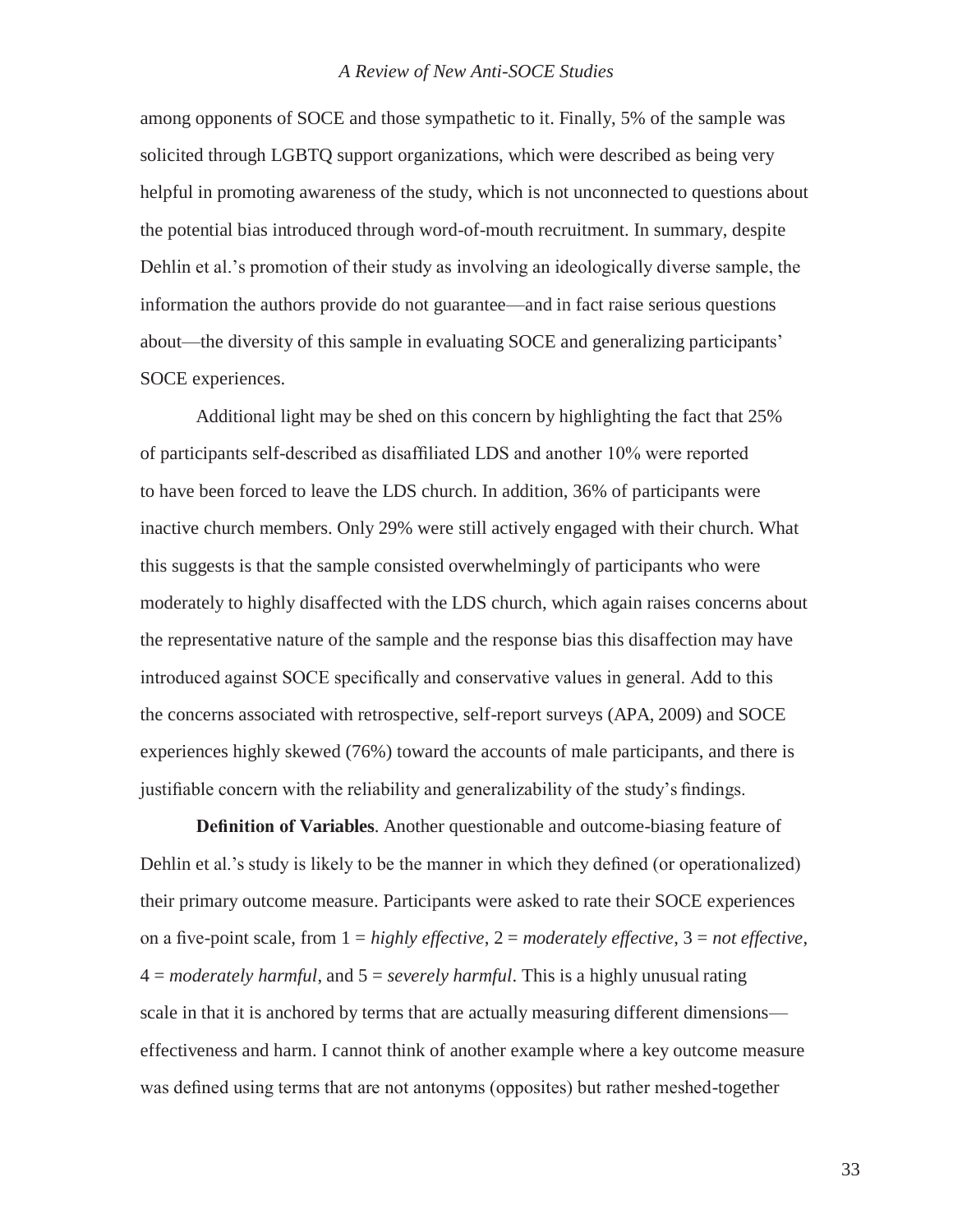endpoints from two different qualities—in this case conflating harm and effectiveness. To be consistent with most research, Dehlin and colleagues should have provided participants with two scales—one anchored by *highly effective* on one end and *highly ineffective* on the other end and the other by *significantly beneficial* on one end and *significantly harmful* on the other.

Note also that the midpoint of the scale is *not effective*, which is far from the typical neutral rating one would expect to find at the center point of a scale. This also is hard to fathom and clearly promotes a biasing effect toward SOCE as lacking effectiveness. This is because of the well-known midpoint response bias, wherein respondents often tend to chose a middle response when they are rushing, when they are uncertain, or when they have no opinion. Far preferable for this research would have been seven-point scales for both effectiveness and harm that would have allowed for more nuanced responding (such as the inclusion of *slightly harmful* or *slightly beneficial*  and *slightly effective* or *slightly ineffective* options) and included truly neutral midpoints (such as *neither harmful nor beneficial* and *neither effective nor ineffective)*. As itstands, the conflation of harm and effectiveness in the response scale used in this study creates significant uncertainties about what the results actually mean. Certainly, outcomes would have been more favorable had Dehlin and colleagues (2014) defined the midpoint as *not harmful* rather than *not effective*, which would have been an equally arbitrary methodological decision.

Ideological confounds are also quite possible in the authors' choice to measure psychosexual health in part through utilizing Rosenberg's (1965) measure of self-esteem. Some scales define their construct in a manner that is inherently biased against religious values (Rosik, 2007a, 2007b), which is always a methodological concern when surveying conservatively religious individuals. Consequently, scores may reflect differences between humanistic values and theistic beliefs (for example, elevation of the self versus the virtues of humility and self-negation) more than the construct purportedly assessed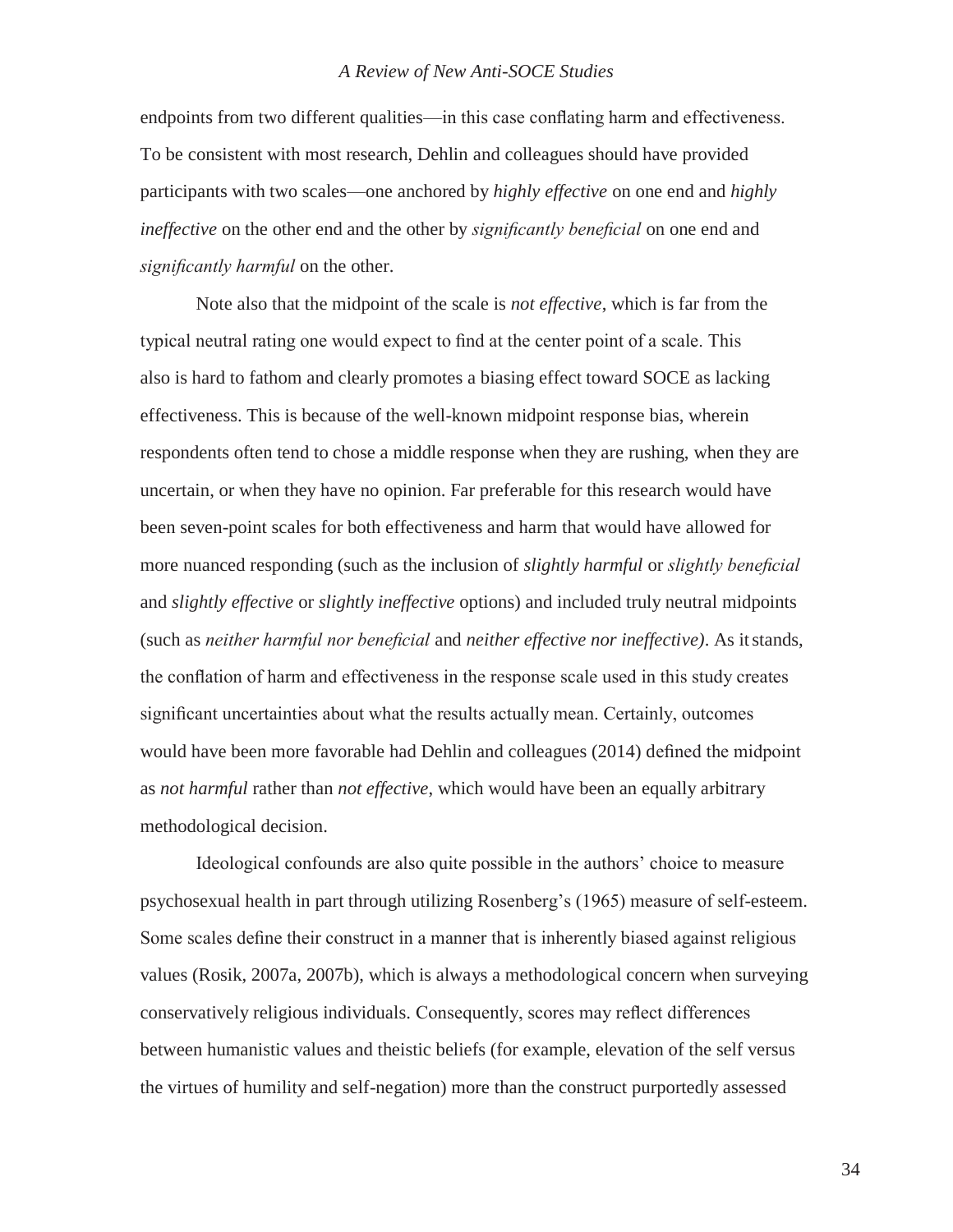by the instrument, which in the present case was self-esteem. Such appears to be the case with this measure of self-esteem, where research has suggested that when antireligious humanistic dimensions of the Rosenberg scale were statistically controlled, the selfesteem ratings of conservatively religious persons were significantly improved (Watson, Morris,  $\&$  Hood, 1987). The implication for the Dehlin et al. (2014) study is the distinct possibility that self-esteem levels were suppressed and might actually have been higher than indicated for participants who remained conservatively religious and therefore were more likely to report positive SOCE experiences. As it stands, the authors reported that they failed to find significant quality of life or self-esteem differences between participants who had attempted SOCE and those who did not, a discovery not loudly trumpeted in the article.

**Positive Outcomes**. In spite of these problems with scale definitions and their potential biasing toward ineffective SOCE ratings, some SOCE methods actually did receive mildly positive endorsements. Of interest is the fact that these slightly positive ratings were found for therapist-led, group therapy, group retreat, and psychiatry methods, while personal righteousness, individual effort, and church counseling methods received slightly harmful ratings. Once again, given the scale ambiguities, we cannot be sure this average rating signifies less effectiveness or more harm. Psychotherapy was found to have moderate or greater effectiveness by 44% of respondents who sought it, with respective effectiveness ratings of 48% for psychiatry, 41% for group therapy, and 48% for group retreats. Of contextual importance is the finding that professional SOCE methods were reported far less frequently by participants than religiously oriented methods, meaning that aggregate results concerning change in Kinsey scores and psychosexual health likely provide an unrealistically negative view of professional SOCE.

**Overrepresentation of Nonprofessional SOCE Methods**. Dehlin and colleagues (2014) report that religious and private forms of SOCE were far more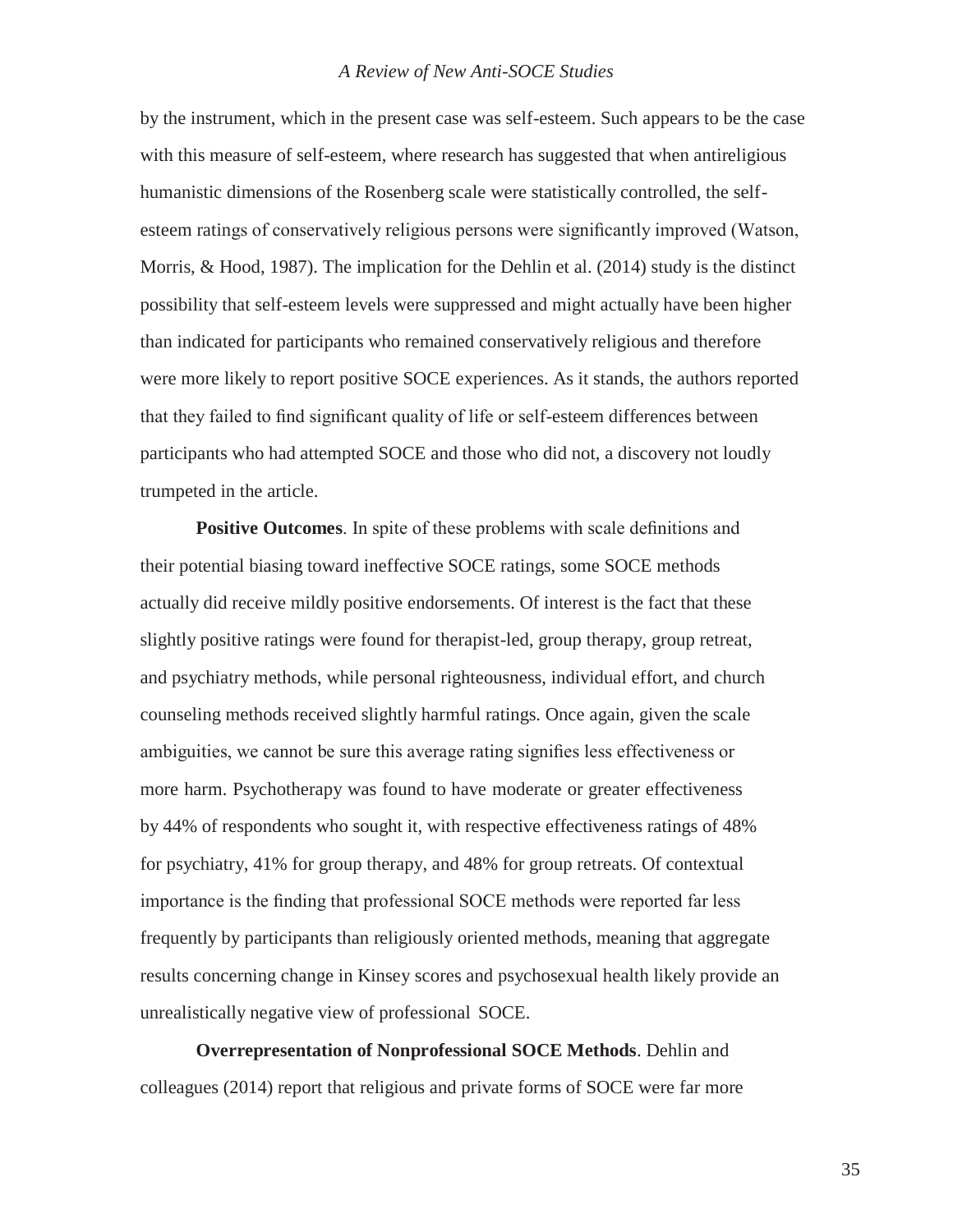prominently reported in their sample than were professional methods. Whereas 85% of participants indicated engaging in either religious or private individual SOCE methods, only 44% reported some form of therapist or group-led SOCE. Engaging in "personal righteousness" (such as prayer, fasting, studying scripture, or an improved relationship with Jesus) was reported twice as much as pursuing professional psychotherapy. Yet the authors report that group-related and therapist-led methods tended to be rated by participants as the more effective and least damaging forms of SOCE. Furthermore, SOCE "methods most frequently rated as 'effective' tended to be used the least and [for the] shortest duration, while methods rated most often as 'ineffective' tended to be used most frequently and for the longest duration" (p. 6). The authors also contend that this "effectiveness" represented not orientation change but orientation acceptance, decreased psychological distress, and improved family relationships.

It is worth mentioning here that Dehlin and colleagues (2014) speculate about the reliance of participants on private and religiously-oriented SOCE methods and suggest this may be due in part to the refusal of licensed therapists to engage in SOCE. This is a tragically ironic observation in that psychologists and other mental health professionals have abandoned religiously conservative persons with SSA conflicts who wish to pursue change. Rather than engage with therapists who respect their self-determined goals and are trained to provide SOCE with an awareness of professional and ethical issues, psychology may be forcing these individuals to "white knuckle" their struggle alone or rely on untrained religious practitioners, where the risk of harm may be significantly greater. Incredibly, if the present study's findings are to be believed, arguments offered in favor of California's proposed legal prohibition of SOCE with minors have specifically suggested licensed therapists refer these minors to religious counselors—a practice more likely to harm these minors than were these therapists to actually provide the SOCE.

This overrepresentation of purportedly ineffective/harmful individual (conducted alone by oneself) and religious-oriented SOCE methods makes the study's findings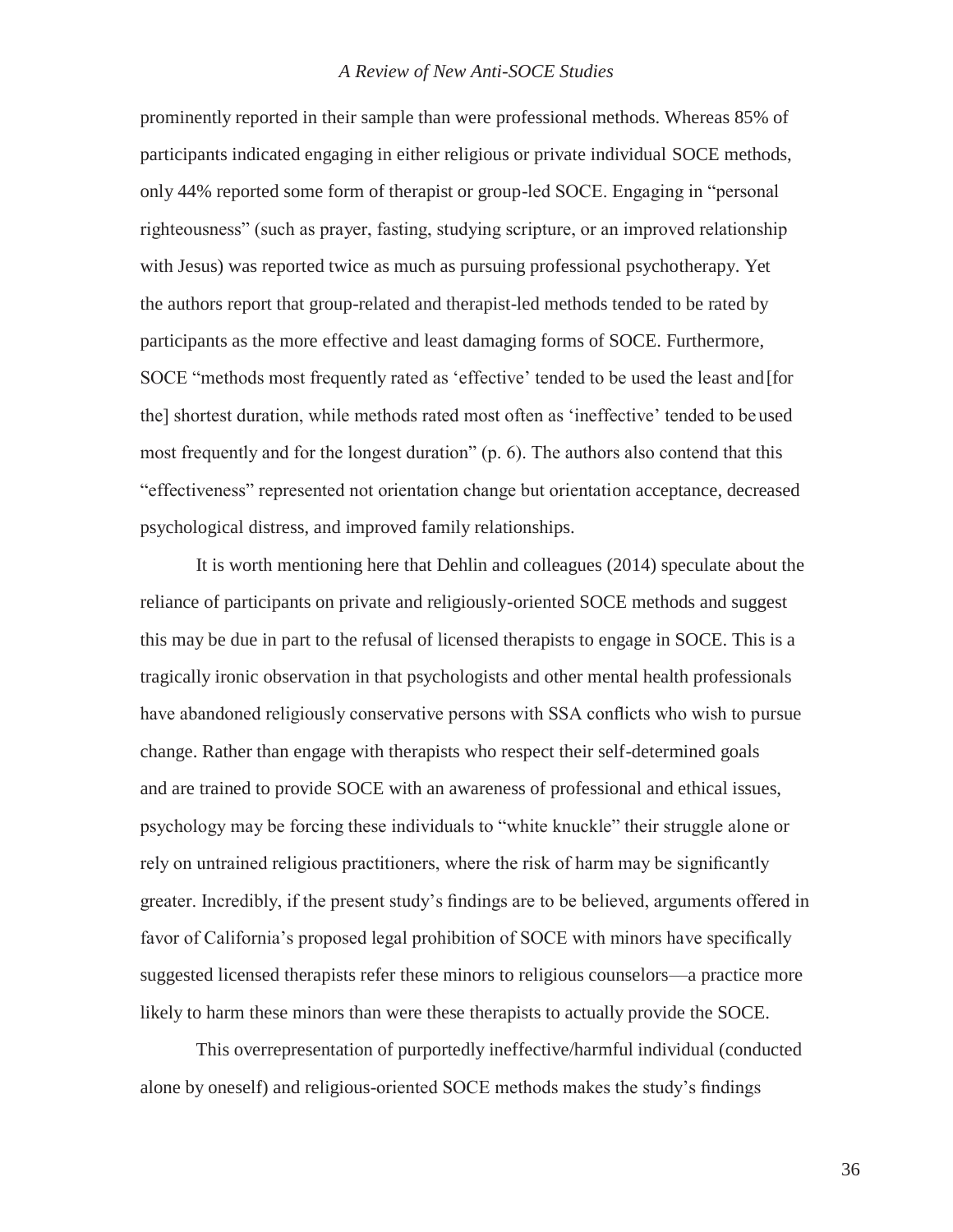regarding Kinsey ratings and psychosocial health inappropriate as a measure of professionally conducted SOCE. These general results summed over all SOCE forms therefore are likely to be skewed in an adverse direction, and again might conceal potential positive outcomes of professional SOCE.

**Type of SOCE Provider**. Another critical concern with the study by Dehlin and colleagues (2014) is the likelihood of provider confounds. In other words, the study combined religious and professional SOCE providers. The results (ambiguous as they may be already given the scaling problems) clearly implicated SOCE provided by religious authorities (such as LDS bishops) as being associated with greater ratings of harm as compared to SOCE provide by licensed therapists. While it would be understandable to conclude from such findings that conservative clergy or pastoral counselors may do more harm than good when working with persons with same-sex attraction struggles, such a conclusion would be a highly inappropriate generalization from this research. The reason for this has to do with how the LDS church selects its ecclesiastical leaders. The typical LDS church bishop does not obtain theological or pastoral graduate education but is instead chosen from among male members in good standing with the church who have shown themselves to be competent and successful with their families and vocations. Dehlin et al.'s results in this regard may well reflect the not particularly surprising discovery that religious individuals in conflict about their same-sex attractions are at a greater risk of harm when their SOCE provider is, for example, a plumber or a banker, however well-intended the provider might be.

**Kinsey Ratings**. Dehlin et al. (2014) indicate that individuals engaged in SOCE did not on average report different Kinsey attraction, behavior, and identity scores from participants who had not engaged in SOCE. Yet current ratings on these dimensions are not a direct measure of SOCE outcomes and do not tell us very much about the effects (or lack thereof) of the SOCE experience. Presumably, a significant period of time may have elapsed between the end of SOCE and the survey administration, and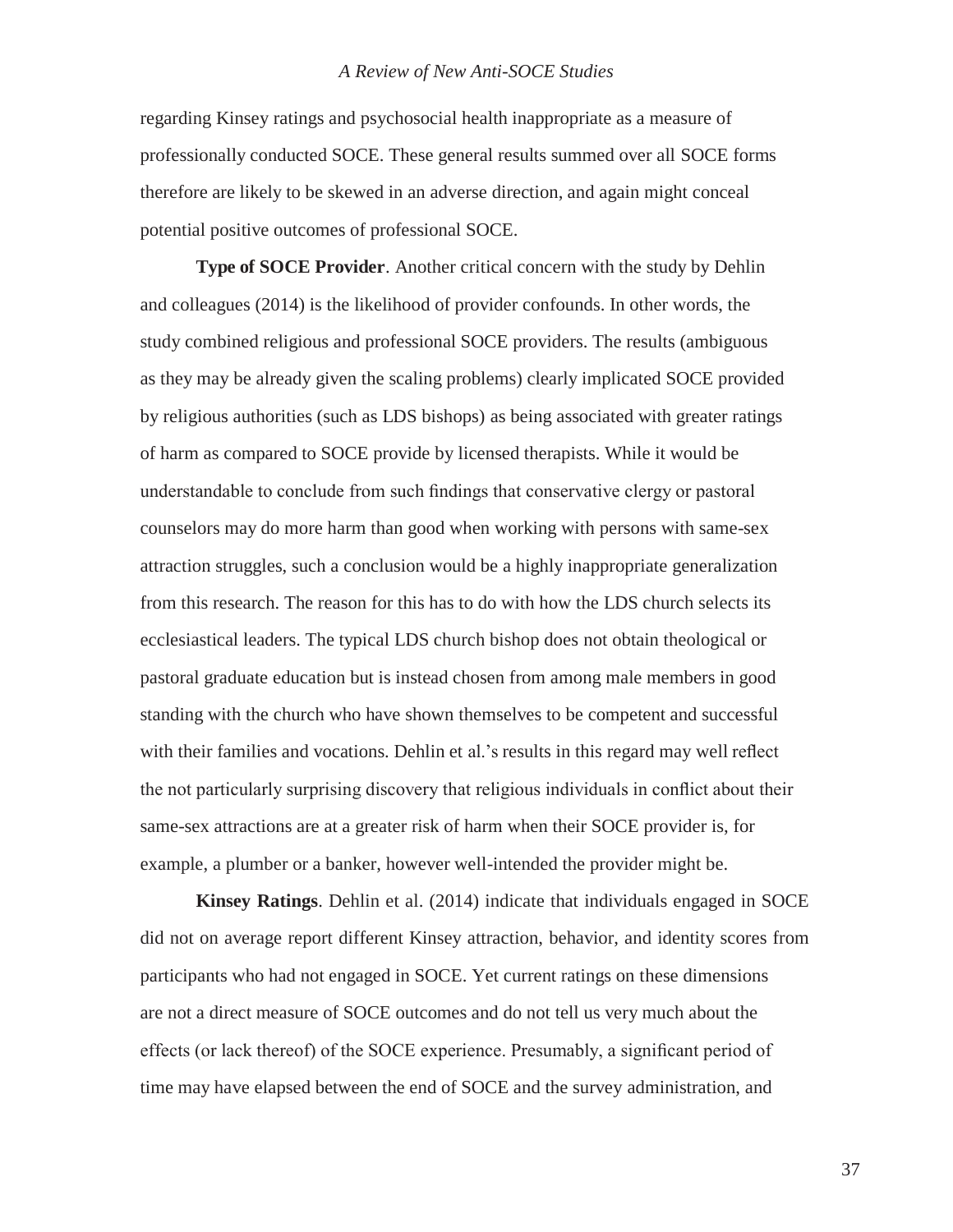many factors unrelated to SOCE could impact these ratings. Only a pre- and post-test design can take into account pre-SOCE levels of these dimensions and enable tentative conclusions about causality, as the authors admit: "It is not possible to determine causality and directionality of these relationships without the use of methodologies such as randomized clinical trials or longitudinal studies" (p. 10). What these ratings probably do reflect is that most of this sample (91%) had adopted a GLB identity since the time of their SOCE, a finding entirely consistent with participants being overwhelmingly disaffected (73%) with their church. This raises the same concerns noted above for Flentje et al.'s (2013) study of "ex-ex-gays."

#### **Conclusion**

While Dehlin et al.'s (2014) study is clearly an improvement over the Flentje et al. (2013) research, it nonetheless suffers from many of the same limitations and in this regard may be more pernicious, as the findings will certainly be offered by opponents as evidence of professionally conducted SOCE harm and ineffectiveness. Dehlin and colleagues encourage such a usage in their discussion about the study's implications for counseling, asserting that the findings support the APA and other professional associations' conclusions about SOCE and advocating for the LDS church and affiliated therapists to adopt acceptance-based forms of therapy.

Consideration of this critical review would instead suggest that the findings of Dehlin et al.'s (2014) study cannot be definitively or legitimately generalized beyond the sample population examined. It is a sample purported to be more representative but which, in fact, is overwhelmingly represented by currently LGB-identified persons who are disaffected with the LDS church and who most commonly engaged in SOCE alone or with religious leaders unlikely to have formal psychological or even pastoral training. Questionable measurement (scaling) of the outcome variable also raises questions about the internal validity of the findings. The results of Dehlin et al.'s study therefore may be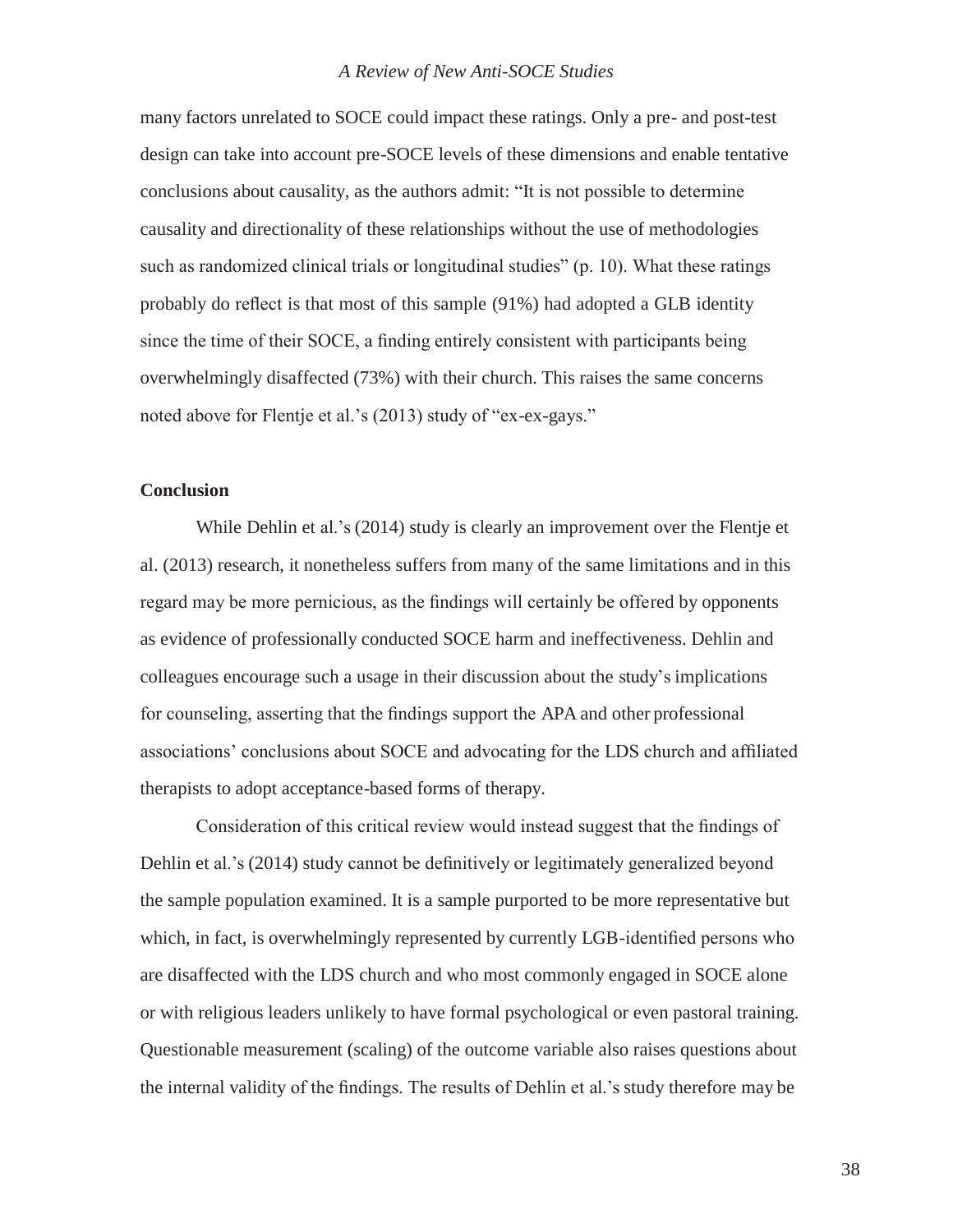useful in anti-SOCE advocacy, but they do not shed much light on the risk of harm or effectiveness of SOCE offered by licensed mental health professionals. In fact, authors more sympathetic to SOCE might have argued that the data point to the need for religious conservatives with SSA conflicts to have greater access to professionally guided forms of SOCE. At most, Dehlin and colleagues have provided evidence that some prior participants of SOCE who are now opposed to the goals of SOCE may look back on their experience as harmful or not effective.

#### *Bradshaw, Dehlin, Crowell, Galliher, and Bradshaw (2014)*

#### **Description of the Study**

No doubt aware of the limitations of the Dehlin et al. (2014) study regarding therapist-led SOCE, this mostly same team of authors analyzed the subsample of respondents who reported participation in psychotherapy for their SSA conflicts. This sample was comprised of 868 individuals (672 men and 194 women). The authors reported that such counseling was largely ineffective, with less than 4% of participants reporting any modification of SSA, 42% indicating their change-oriented therapy was "not at all effective," and 37% finding it to have been moderately to severely harmful. Affirming psychotherapeutic approaches were often found to be beneficial in reducing depression, increasing self-esteem, and improving relationships. The authors conclude that there is a "very low likelihood" of sexual orientation modification and advise highly religious sexual minority persons to consider this before engaging in reorientation therapy.

#### **Analysis of the Study**

The Bradshaw et al. (2014) study is not a new study in the sense that it uses the same data set employed by Dehlin et al. (2014). Rather, it examines the specific subgroup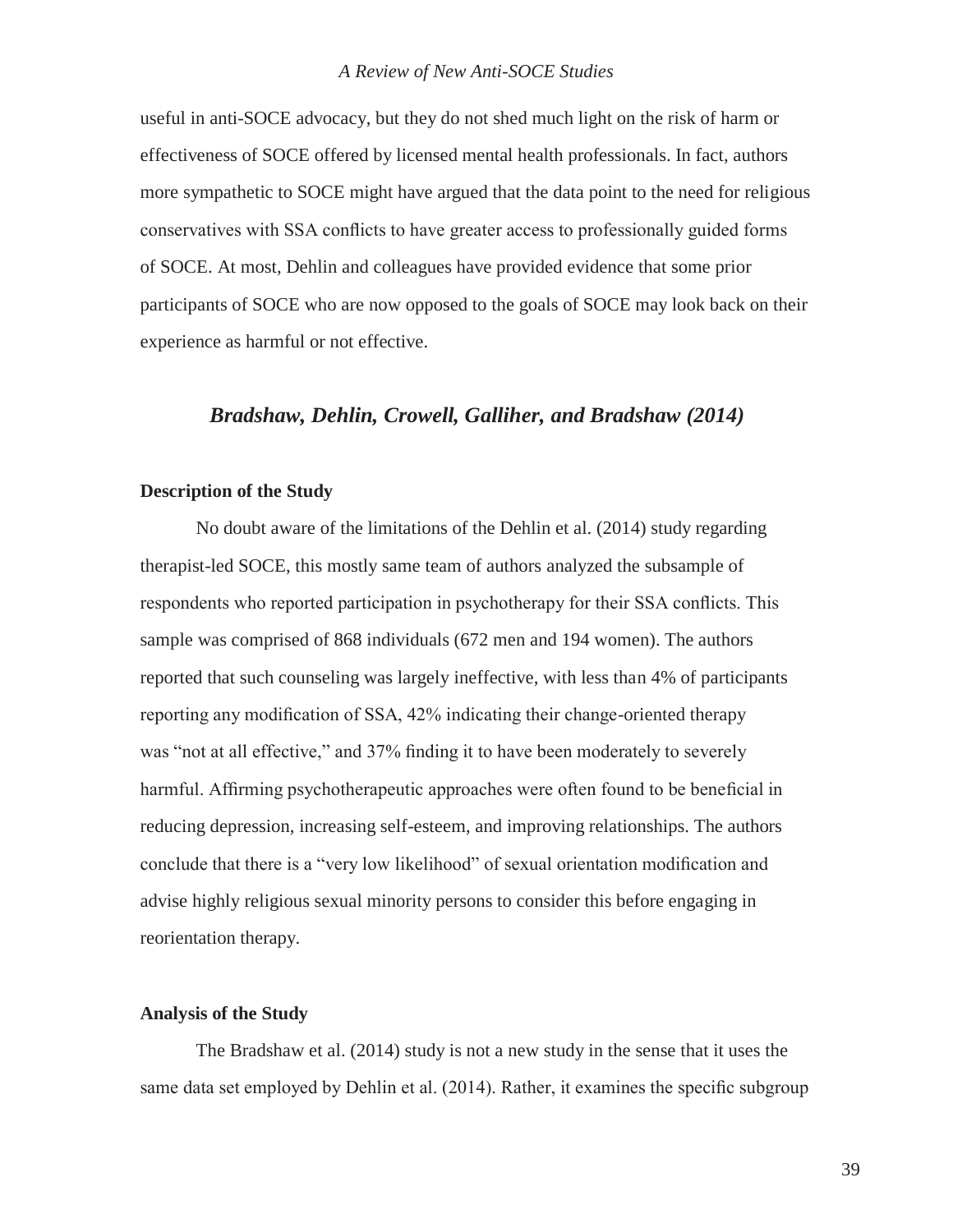of participants who reported having engaged in SOCE via psychotherapy. This meansthat many of the methodological problems noted for Dehlin et al.'s research persist as well as a few new concerns.

**Sampling Procedures**. As noted above, the concerns associated with this research group's first study remain present for this article as well and in some cases are given further delineation. The overrepresentation of men and their experiences continues, with the added observation by the authors that the women participants showed great Kinsey scale variability and more bisexuality. Furthermore, male participants were three times more likely than women to make explicit statements that change had not occurred. The potentially biasing effect of a largely LDS-disaffected sample is suggested in the finding that participants no longer associated with the church were significantly more likely to describe their therapy experiences as "severely harmful." While this could signal a tendency to minimize harms suffered among those still trying to be faithful to the church, it could just as well reflect a tendency to emphasize harms by those who now feel an affinity to an LGB community that may be hostile to certain beliefs/practices of the LDS church related to sexuality in general and SOCE in particular.

Bradshaw et al. (2014) also observed that categorical change (change from no opposite-sex attraction to only opposite-sex attraction) was not reported by participants; rather, when change was indicated it was more toward bisexuality. Moreover, these authors noted that bisexuality was underrepresented in the sample. This is a concern in that bisexuality is likely to be more responsive to change-oriented intervention than an exclusively homosexual orientation (Whitehead & Whitehead, 2010), and this could have reduced reports of positive SOCE outcomes in comparison to what might have been obtained with a more representative sample. Finally, the likely recruitment problem favoring participants allied to GLB organizations and communities unsympathetic to SOCE continues to loom in the background of Bradshaw et al.'s work, making strong conclusions against change-oriented psychological care scientifically and professionally inadvisable.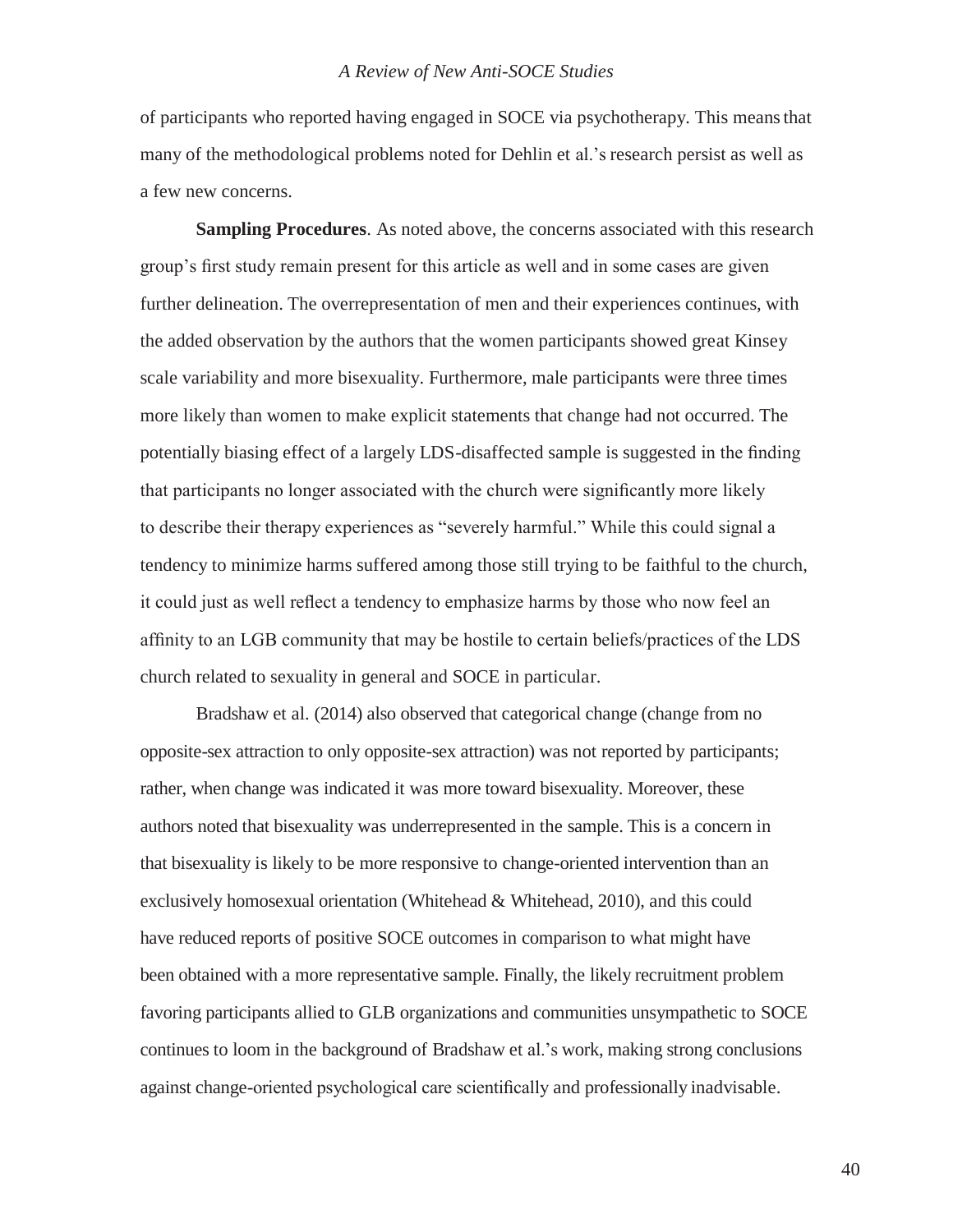**Measurement Concerns**. Outcomes are again measured with the problematic scale that conflates two different dimensions (harm and effectiveness). The discussion of these concerns noted above concerning the Dehlin et al. (2014) study will not be repeated here, but their salience can be seen in the author's report that 42% of psychotherapy SOCE participants viewed their experience as *not at all effective*, 21% as *moderately harmful*, and 16% as *severely harmful*. This reporting sounds as if the results are independently derived from two different measures, as they clearly should have been. The fact that they are taken from three neighboring points on a single scale certainly creates the likelihood of a loss of important nuance in the data, thereby unduly inflating participant ratings of harm and ineffectiveness in their evaluations of professional SOCE. Again, these outcomes surely would have been different had Bradshaw et al. (2014) defined the midpoint as *not at all harmful*.

It should also be mentioned that the authors indicate their survey took, on average, more than an hour to complete. This fact makes for a greater risk of significant midpoint response bias (which would bias the overall effectiveness rating downward) as participants seek to get through an unusually long survey process as quickly as possible.

In addition, Bradshaw et al. (2014) trichotomize the goals of psychotherapyrelated SOCE into change, acceptance, and understanding. Yet these are by no means mutually exclusive goals, and it is reasonable to believe that most therapists providing SOCE are also promoting goals of acceptance (e.g., of the reality of clients' SSA) and understanding (e.g., promoting the clients' self-discovery of the origins of their SSA). Thus, this forced-choice categorization appears by definition to mischaracterize professional SOCE, again with a likely accompanying loss of data precision that could lend useful refinement to the study's findings.

**Confounding of SOCE Forms**. Another serious potential concern in Bradshaw et al.'s (2014) study is the admission by the authors that participants engaged on average in 3.7 additional forms of SOCE interventions. Moreover, "It became clear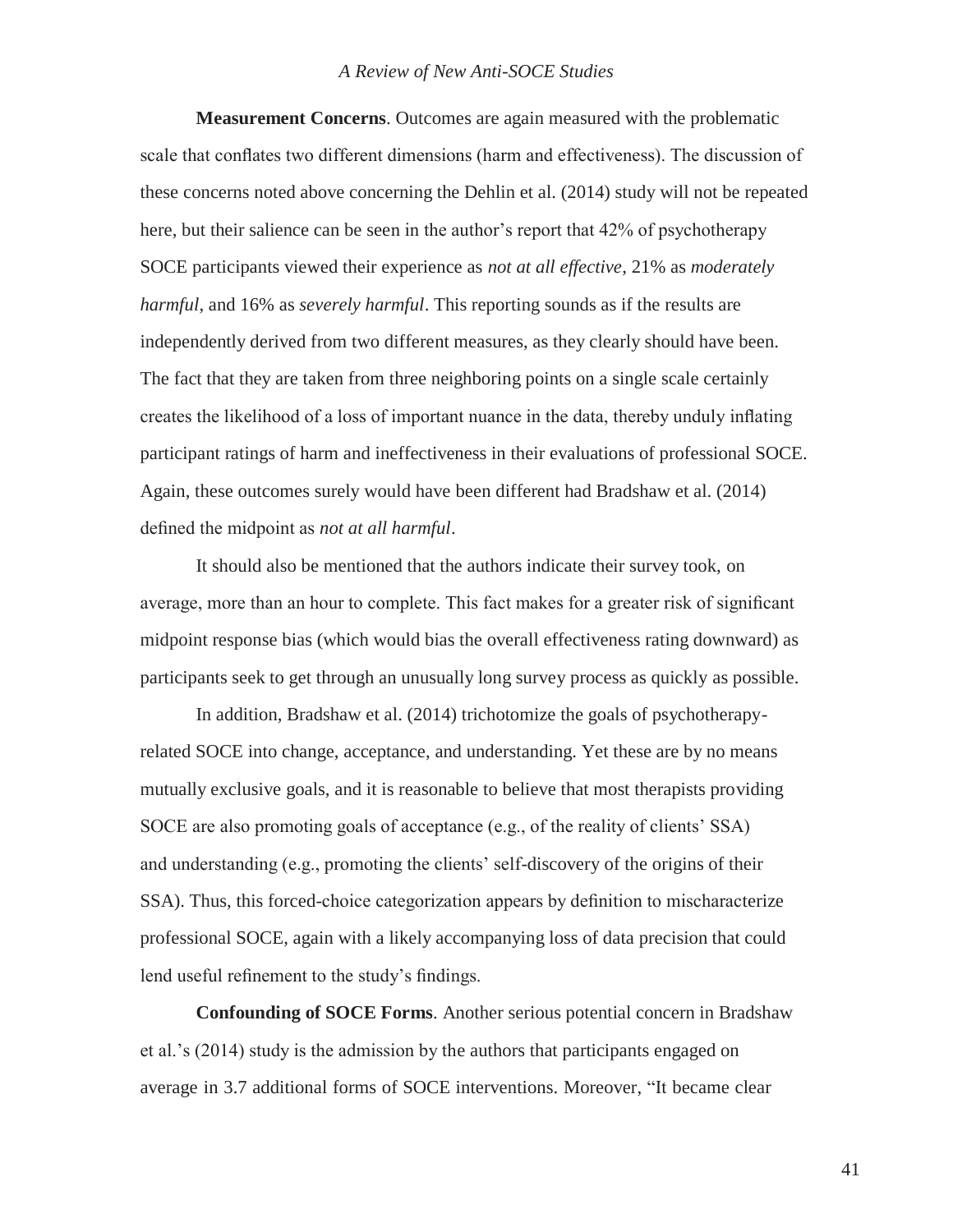that participants often viewed their SOCE holistically, as a composite of all the interventions in which they had engaged, including, especially, private efforts made concurrently with professional counseling" (p. 12). Thus participants engaged in multiple therapy efforts that were not differentiated in their overall rating scores. Openended responses suggested that some participants applied the outcome ratings narrowly to therapist-led SOCE, while others rated the benefit or harm of their experience across all SOCE forms utilized. Consequently, the results of this study cannot be reliably linked to professional SOCE, as they may well be adversely distorted by participants' evaluative inclusion of the more deleterious forms of SOCE in their ratings. To employ these ratings as a pure reflection of professional SOCE as Bradshaw et al. have done is to engage in scientifically unjustified speculation.

It is also possible that many of the 93 participants who reported an aversive therapy emphasis in their SOCE experienced this intervention in the context of religious forms of SOCE or engaged in it years ago when aversive treatments were common to a broad range of clinical concerns within the field of psychology. The fact that contemporary SOCE practitioners have long eschewed the use of aversive techniques with unwanted SSA (NARTH, 2010) would seem to make dubious the assumption that recent professional forms of SOCE are behind this figure. Furthermore, as noted previously, Flentje et al.'s (2013) study found that no aversive treatments were reported by participants in their professional SOCE experiences.

**Additional Signs of Bias**. While not a methodological issue per se,Bradshaw et al.'s (2014) discussion of SOCE provides not-so-subtle indications of their partisan sentiments. For example, Bradshaw and colleagues dismiss Spitzer's (2003) research, citing Spitzer's "repudiation" of his findings but fail to note that several of his participants subsequently affirmed their change and repudiated Spitzer's action (Armelli, Moose, Paulk, & Phelan, 2013). Similar to how the APA's (2009) task force report dismissed the Jones and Yarhouse (2011) study in a footnote, Dehlin et al. (2014), dismiss Jones and Yarhouse in a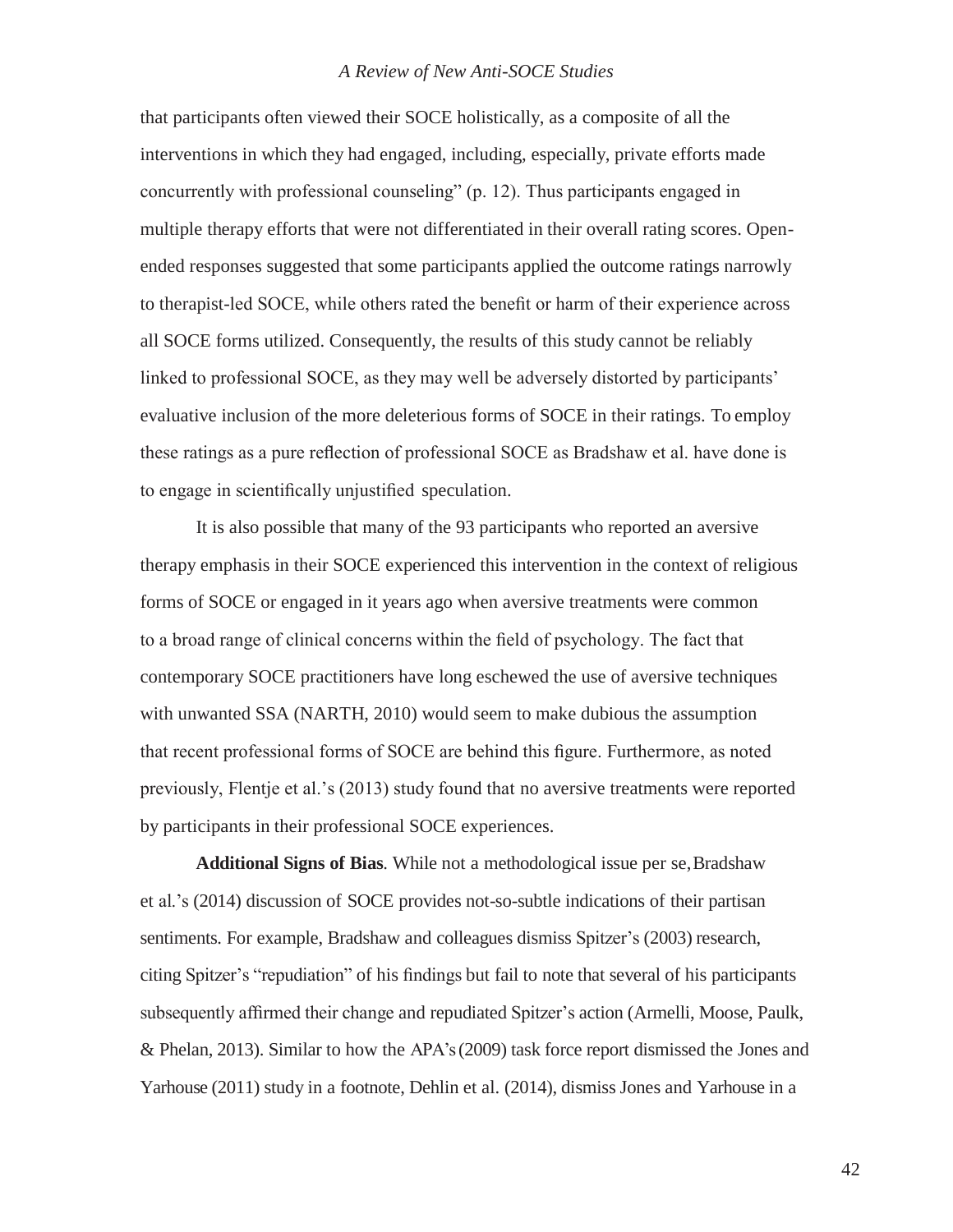sentence, despite this study's clearly more rigorous methodology. Bradshaw and colleagues seem eager to point out the demise of Exodus International and admissions of lack of change by its former president. This is a curious non sequitur in that Exodus was a religious ministry promoting religious forms of SOCE while the present article was addressing only SOCE delivered through licensed mental health providers. Finally, the authors reveal their etiological commitments when they affirm that SOCE requires a disregarding of the "large body of evidence" demonstrating "a biological origin for sexual orientation" (p. 24). Such a definitive commitment to biological origins is not in keeping with the current APA opinion (APA, 2008; Just the Facts Coalition, 2008), which states:

There is *no consensus among scientists about the exact reasons that an individual develops a heterosexual, bisexual, gay, or lesbian orientation*. Although much research has examined the possible genetic, hormonal, developmental, social, and cultural influences on sexual orientation, no findings have emerged that permit scientists to conclude that sexual orientation is determined by any particular factor or factors. Many think that *nature and nurture both play complex roles......* " (APA, 2008; emphases added).

#### **Conclusion**

Bradshaw and colleagues (2014) conclude their article with the following statements:

For adherents to this line of reasoning [i.e., that change can occur], the claim of a successful sexual orientation change by a few individuals is sufficient to generalize to the population at large. The clear evidence, however, is that dutiful long-term psychotherapeutic efforts to change are not successful and carry significant potential for serious harm, and that LGBQ Latter-day Saints find greater satisfaction in counseling approaches that result in acceptance or accommodation. (p. 24)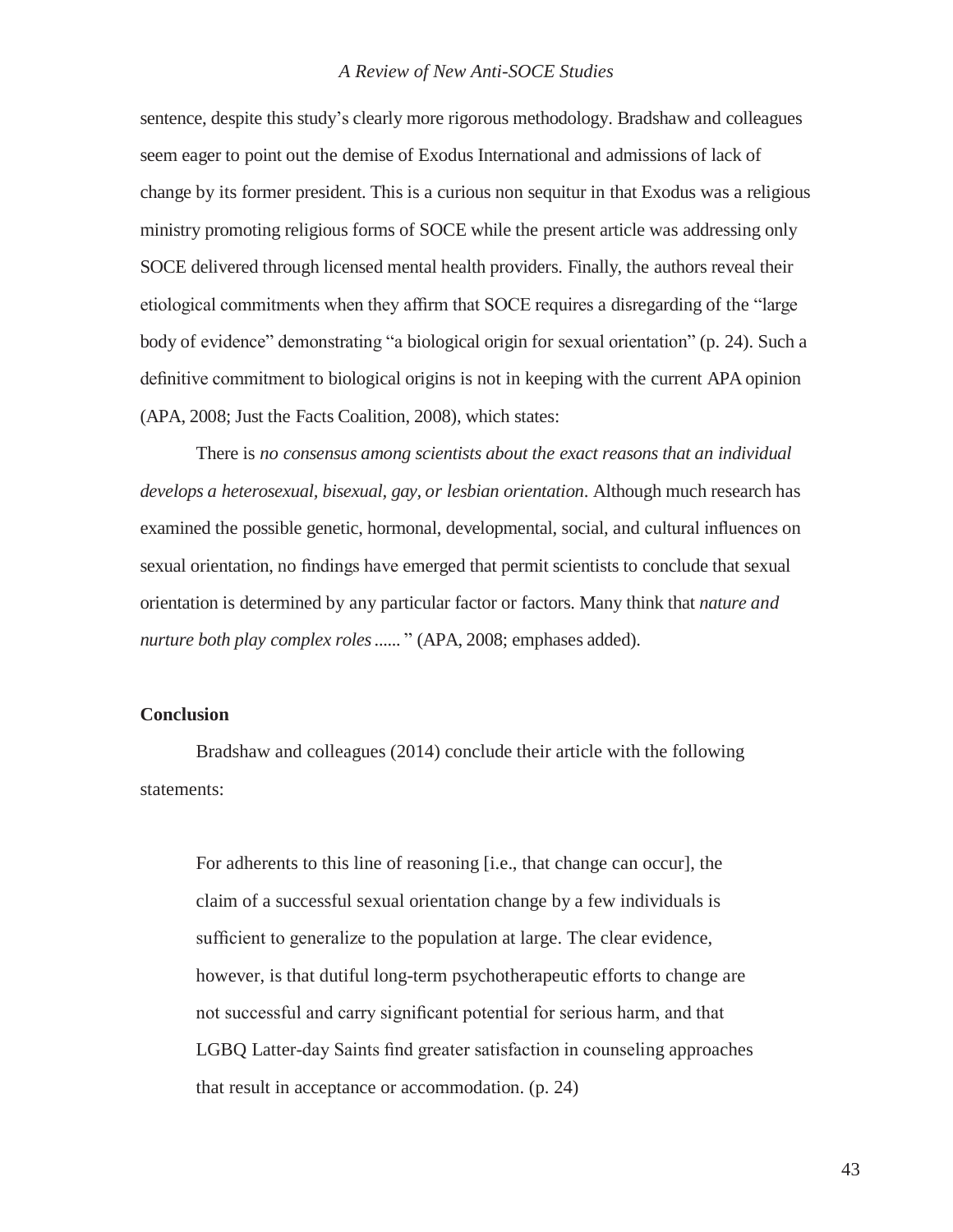As is evident, the authors first create a straw argument whereby all SOCE proponents assume that change for some patients means all patients can change. They cite no literature to back up this accusation but then proceed to challenge this false portrayal by citing the results of their study. However, as I have attempted to make clear, this study's serious methodological weaknesses make the authors' broad generalizations scientifically unjustifiable. That Bradshaw and colleagues would make such unqualified conclusions places their work firmly within the advocacy research tradition of Shidlo and Schroeder (2002).

#### **General Discussion**

There is little doubt that some consumers of professional SOCE experience their therapy as ineffective and/or harmful. To state otherwise would be to claim a standard of outcome unattained by any other approach to psychological care (Lambert, 2013; Lambert & Ogles, 2004). Therapists who engage in SOCE no doubt find agreement in the desire to minimize the potential for harm and increase the likelihood of successful outcomes through a commitment to high ethical and practice standards. The issue in question, however, is the prevalence of harm and the degree of effectiveness in professional SOCE. I have offered here an admittedly critical review of three recent studies because is it likely the limitations of this research will be glossed over (if mentioned at all) by activists and professional mental health associations eager to demonize change-oriented care and further restrict therapeutic choice for clients with unwanted same-sex attractions.

While these studies do appear to document some experiences of harm and unsuccessful SOCE as well as suggest that nonprofessional forms of SOCE may carry a higher risk of adverse outcomes, an objective methodological analysis indicates that the findings simply cannot support any conclusions beyond these broad observations. In fact, were we to apply the overly rigorous methodological standards of the APA (2009)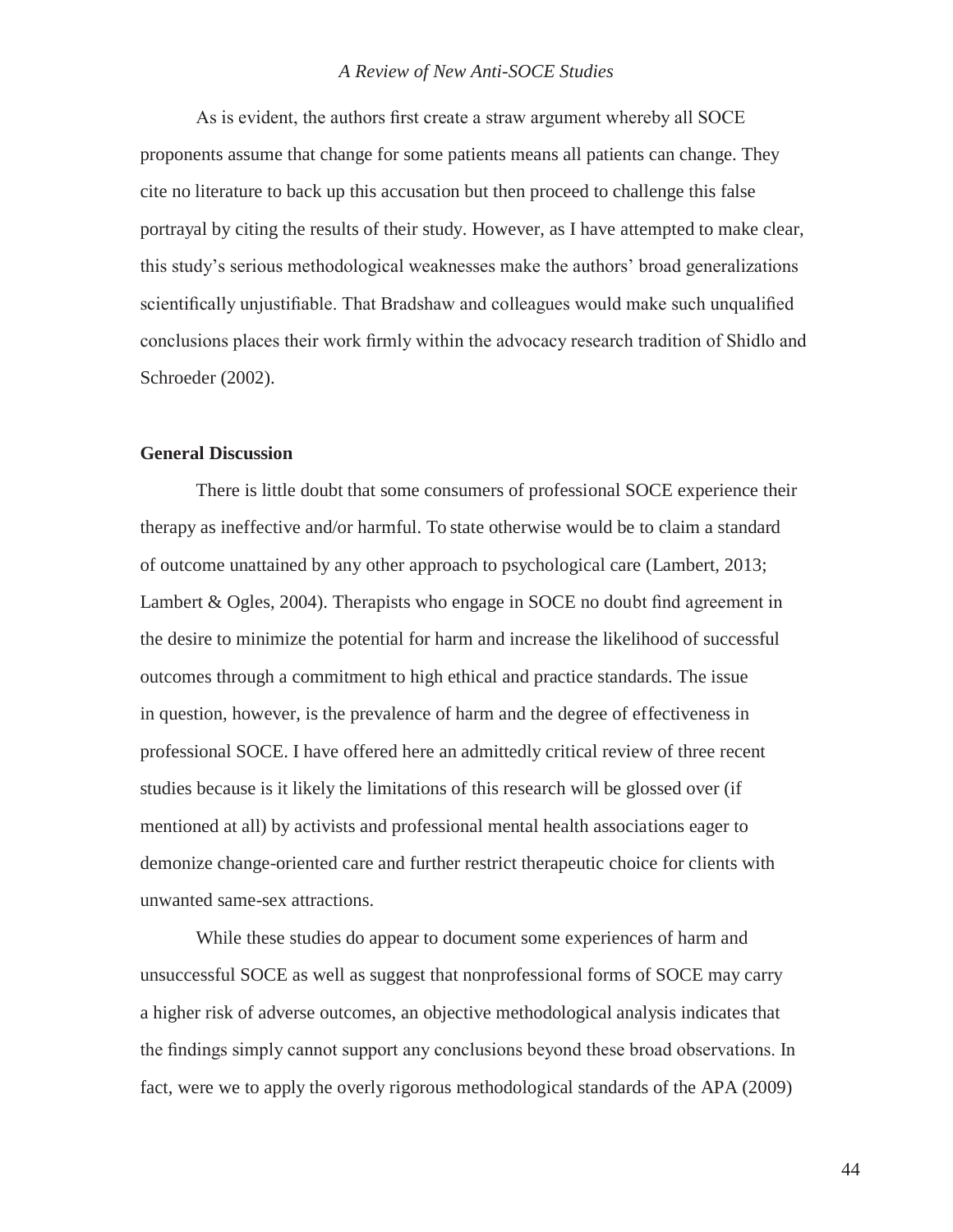task force to these studies, it would have to be concluded that they do not meaningfully advance the discussion on the issues of SOCE harm and effectiveness. Foremost in preventing this research from furthering our understanding of SOCE outcomes are sampling and measurement concerns that virtually guaranteed that reports of SOCE harm would be inflated and accounts of success would be suppressed.

The aforementioned analogy remains apt. The central limitations of these studies are captured well by imagining a project wherein researchers surveyed religiously conservative former marital therapy patients who had subsequently divorced in order to determine the treatment's effectiveness and harm and then used these results to make sweeping conclusions about this therapeutic modality. Would this be a fair and scientifically justified use of the findings? I might add that the marital therapist is not trying to cure an illness here, but rather is frequently attempting to help clients live their lives in a manner consistent with their religious beliefs about the sanctity of marriage (Dollahite, Hawkins, & Parr, 2012). Furthermore, these religious clients' deeply held moral values may lead them to remain in a distressful marriage and pursue therapy long after other clients would have opted for divorce. Yet the choices of such clients to seek marital therapy are not *ipso facto* assumed by the profession to be based on *internalized divorce-negativity* or *cultural maritalism* and thereby invalidated, despite the additional emotional stress that may come from remaining in their marriages. Outside of political advocacy calculations, an evenhanded scientific assessment (not to mention common sense) would suggest that professional SOCE clients and therapists be given a similar benefit of the doubt and allowed space within the mental health professions to provide such psychological care to those who seek it (cf. NARTH, 2012; Rosik, 2013).

Shidlo and Schroeder (2002) explicitly recruited former SOCE clients who felt harmed by their experience, with predictable findings. But at least they were willing to explicitly and emphatically emphasize their inability to generalize beyond their sample. Flentje and colleagues (2013), Dehlin and colleagues (2014), and Bradshaw and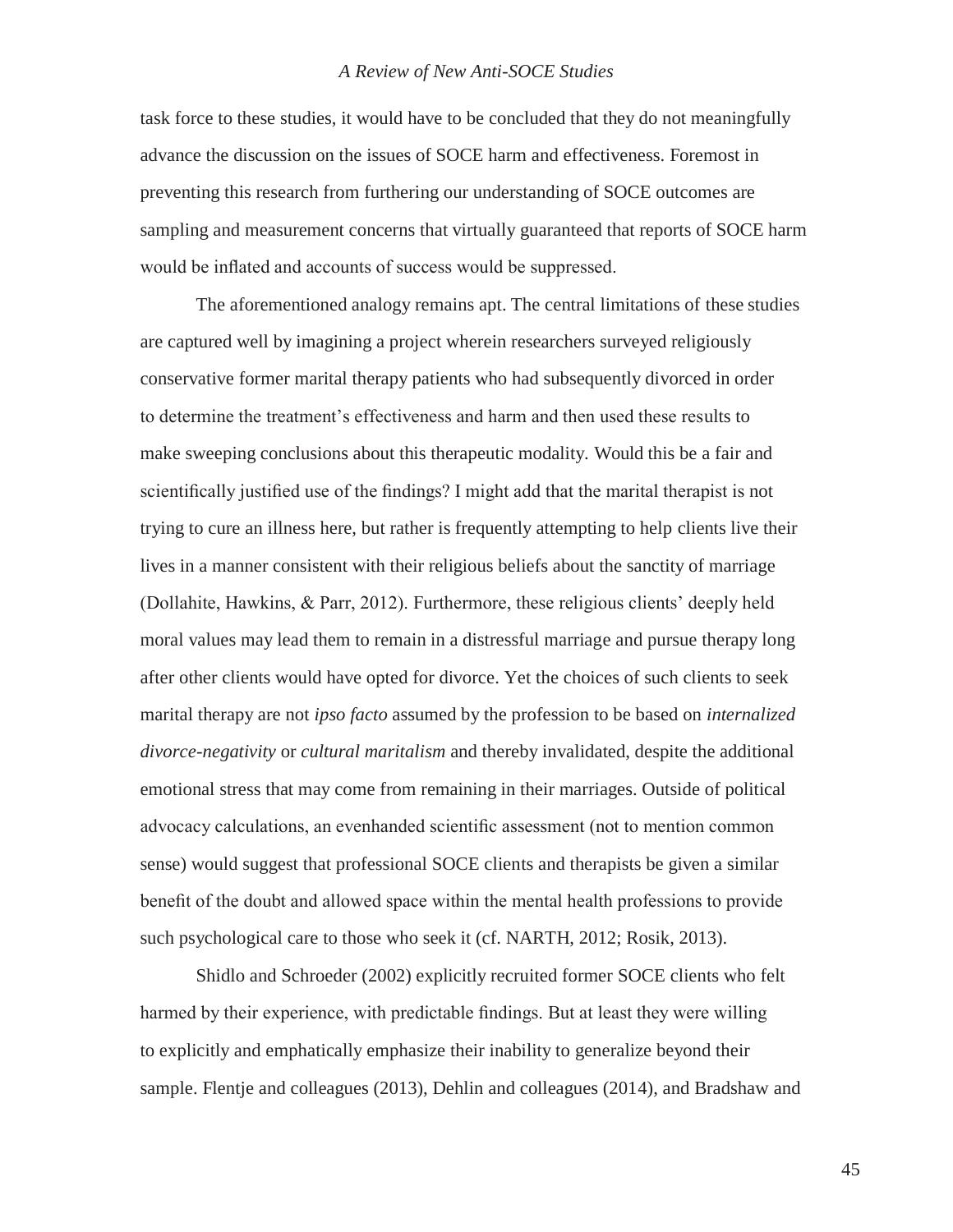colleagues (2014) have reincarnated Shidlo and Schroeder's methodology in a less overt manner through sampling that may appear more diverse but that functionally is quite similar in its effect. Moreover, the authors of these new studies are far more willing to draw conclusions and make recommendations that they have no assurance can actually be supported beyond their own study samples.

No doubt NARTH and other SOCE proponents would welcome this research were it utilized to offer guidance within the bounds of its limitations—such as the need for therapists to (1) provide SOCE within the ethical standards of their profession, (2) recognize the limitations of our current scientific understanding of sexual orientation change, and (3) offer up-to-date education on sexual orientation and SOCE to conservative religious communities. Sadly, the authors of the studies examined in this review have largely not chosen such a scientifically accurate and measured approach but rather offered what appear to be advocacy-emboldened recommendations that support the further professional marginalization and legal prohibition of professional SOCE. This only serves to fuel the polarization around SOCE that constitutes an ongoing disservice to individuals with unwanted same-sex attractions who seek professional psychological care.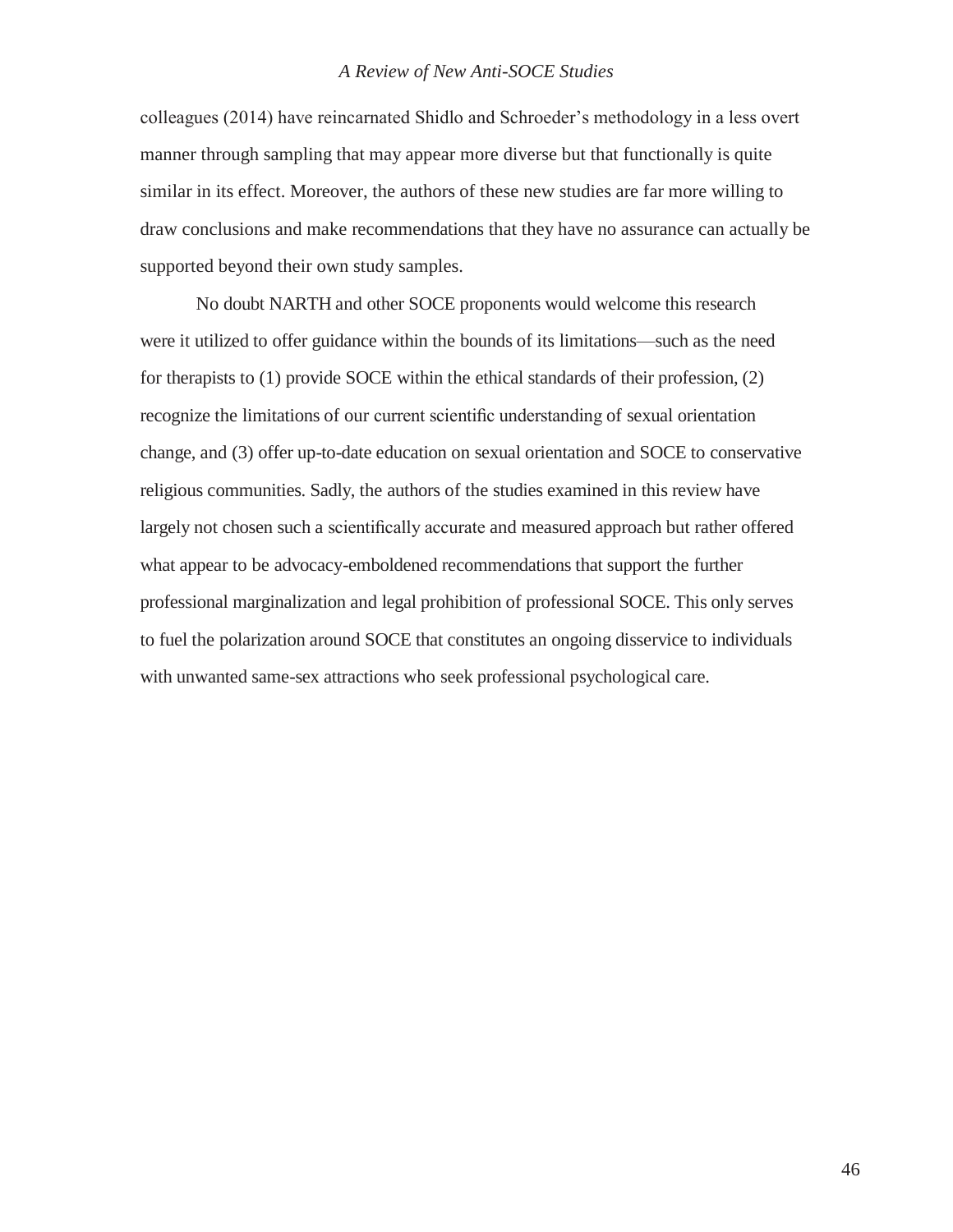### **References**

- American Psychological Association. (2009). *Report of the task force on appropriate therapeutic responses to sexual orientation*. Washington, DC: Author. Retrieved from<http://apa.org/pi/lgbt/resources/therapeutic-response.pdf>
- American Psychological Association. (2008). *Answers to your questions for a better understanding of sexual orientation and homosexuality*. Washington, DC: Author. Retrieved from<http://www.apa.org/topics/sorientation.pdf>
- Armelli, J. A., Moose, E. L., Paulk, A., & Phelan, J. E. (2013). A response to Spitzer's (2012) reassessment of his 2003 study of reparative therapy of homosexuality. *Archives of Sexual Behavior, 41*, 1335–1336*.* doi:10.1007/s10508-012-0032-6
- Bradshaw, K., Dehlin, J. P., Crowell, K. A., & Bradshaw, W. S. (2014). *Sexual orientation change efforts through psychotherapy for LGBQ individuals affiliated with the Church of Jesus Christ of Latter-Day Saints*. Manuscript submitted for publication.
- Chambers, J. R., Schlenker, B. R., & Collisson, B. (2012). Ideology and prejudice: The role of value conflicts. *Psychological Science, 24*, 140–149. doi:10.1177/0956797 612447820
- Dehlin, J. P., Galliher, R. V., Bradshaw, W. S., Hyde, D. C., & Crowell, K.A. (2014). Sexual orientation change efforts among current or former LDS church members. *Journal of Counseling Psychology*. Advance online publication. doi:10.1037/ cou0000011
- Dollahite, D. C., Hawkins, A. J., & Parr, M. (2012). "Something more": The meanings of marriage for religious couples in America. *Marriage & Family Review, 48*, 339– 362. doi:10.1080/01494929.2012.674480
- Flentje, A., Heck, N. C., Cochran, B. N. (2013). Sexual reorientation therapy interventions: Perspectives of ex-ex-gay individuals. *Journal of Gay & Lesbian Mental Health, 17*, 256–277. doi:10.1080/19359705.2013.773268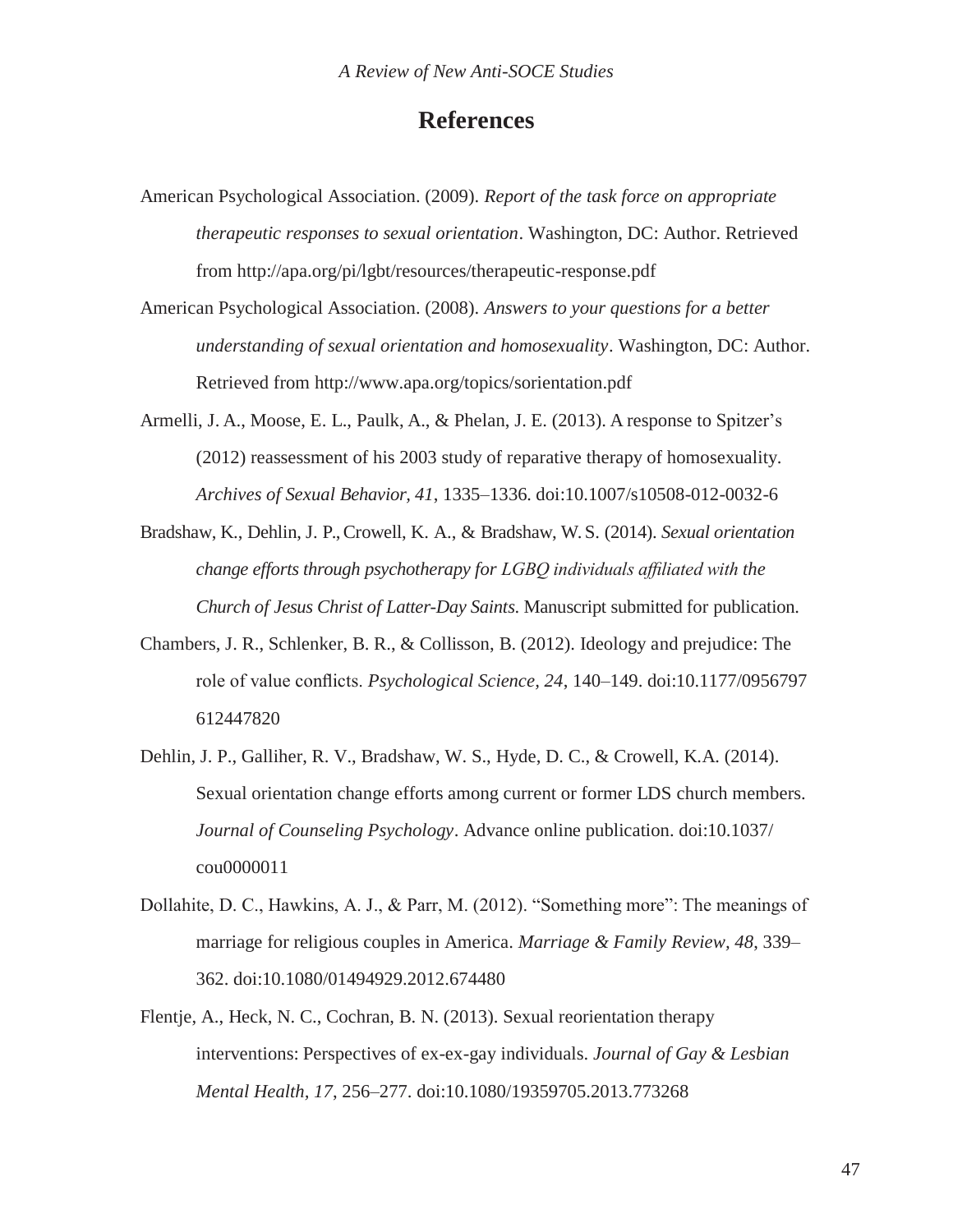- Jones, S. L., & Yarhouse, M. A. (2011). A longitudinal study of attempted religiously mediated sexual orientation change. *Journal of Sex & Marital Therapy, 37*, 404– 427. doi:10.1080/0092623X.2011.607052
- Just the Facts Coalition (2008b). *Just the facts about sexual orientation and youth*. Washington, DC: American Psychological Association. Retrieved from www.apa. org/pi/lgbc/publications.justthefacts.html.
- Lambert, M. J. (2013). The efficacy and effectiveness of psychotherapy. In Michael J. Lambert (Ed.), *Bergin and Garfield's Handbook of Psychotherapy and Behavior Change* (6th ed.) (pp. 169–218). Hoboken, NJ: Wiley.
- Lambert, M. J., & Ogles, B. M. (2004). *The efficacy and effectiveness of psychotherapy.* New York: Wiley.
- National Association for Research and Therapy of Homosexuality. (2010). Practice guidelines for the treatment of unwanted same-sex attraction and behavior. *Journal of Human Sexuality, 2*, 5–65. Retrieved from<http://narth.com/2011/12/> narth-practice-guidelines
- National Association for Research and Therapy of Homosexuality. (2012). Official NARTH statement on SB 1172—sexual orientation change efforts (SOCE). *Journal of Human Sexuality, 4*, 144–149. Retrieved from<http://www.scribd.com/> doc/174191760/Journal-of-Human-Sexuality-Vol-IV
- Redding, R. E. (2013). Politicized science. *Society, 50*, 439–446. doi:10.1007/s12115- 013-9686-5
- Rosenberg, M. (1965). *Society and the adolescent child*. Princeton, NJ: Princeton University Press.
- Rosik, C. H. (2007a). Ideological concerns in the operationalization of homophobia, Part I: An analysis of Herek's ATLG-R scale. *Journal of Psychology and Theology, 35*, 132–144.